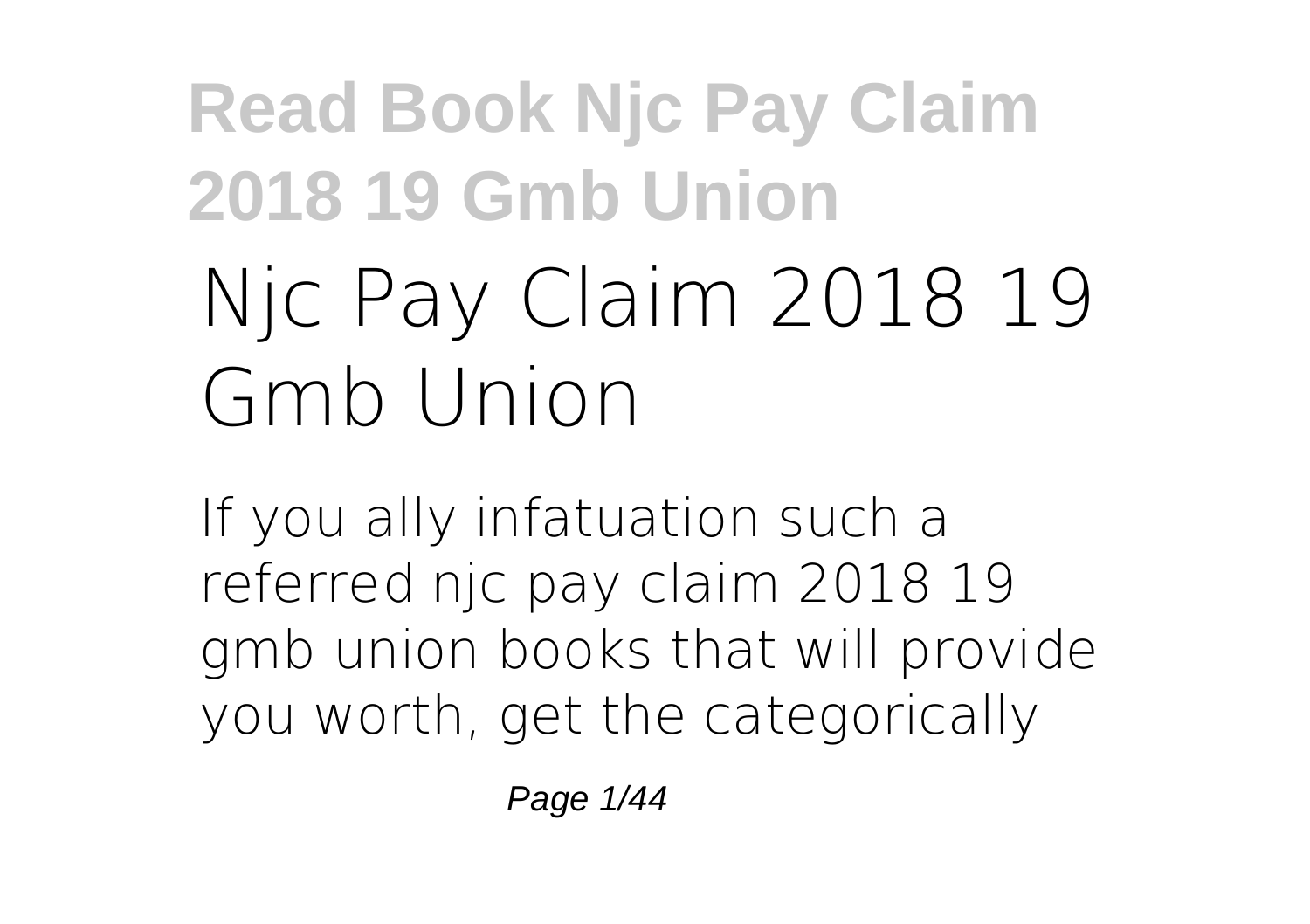best seller from us currently from several preferred authors. If you desire to entertaining books, lots of novels, tale, jokes, and more fictions collections are along with launched, from best seller to one of the most current released.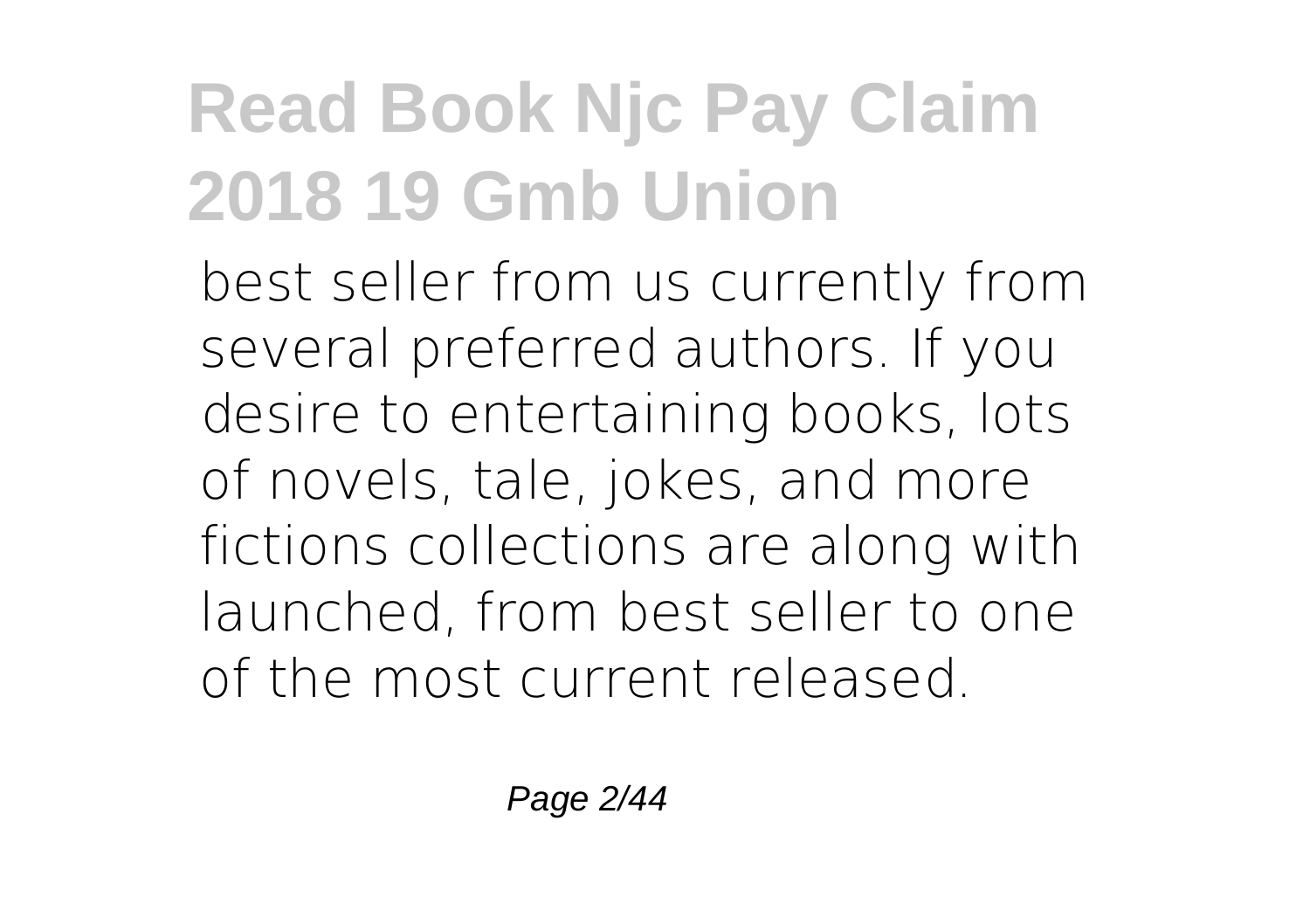You may not be perplexed to enjoy every books collections njc pay claim 2018 19 gmb union that we will enormously offer. It is not roughly the costs. It's just about what you need currently. This njc pay claim 2018 19 gmb union, as one of the most working Page 3/44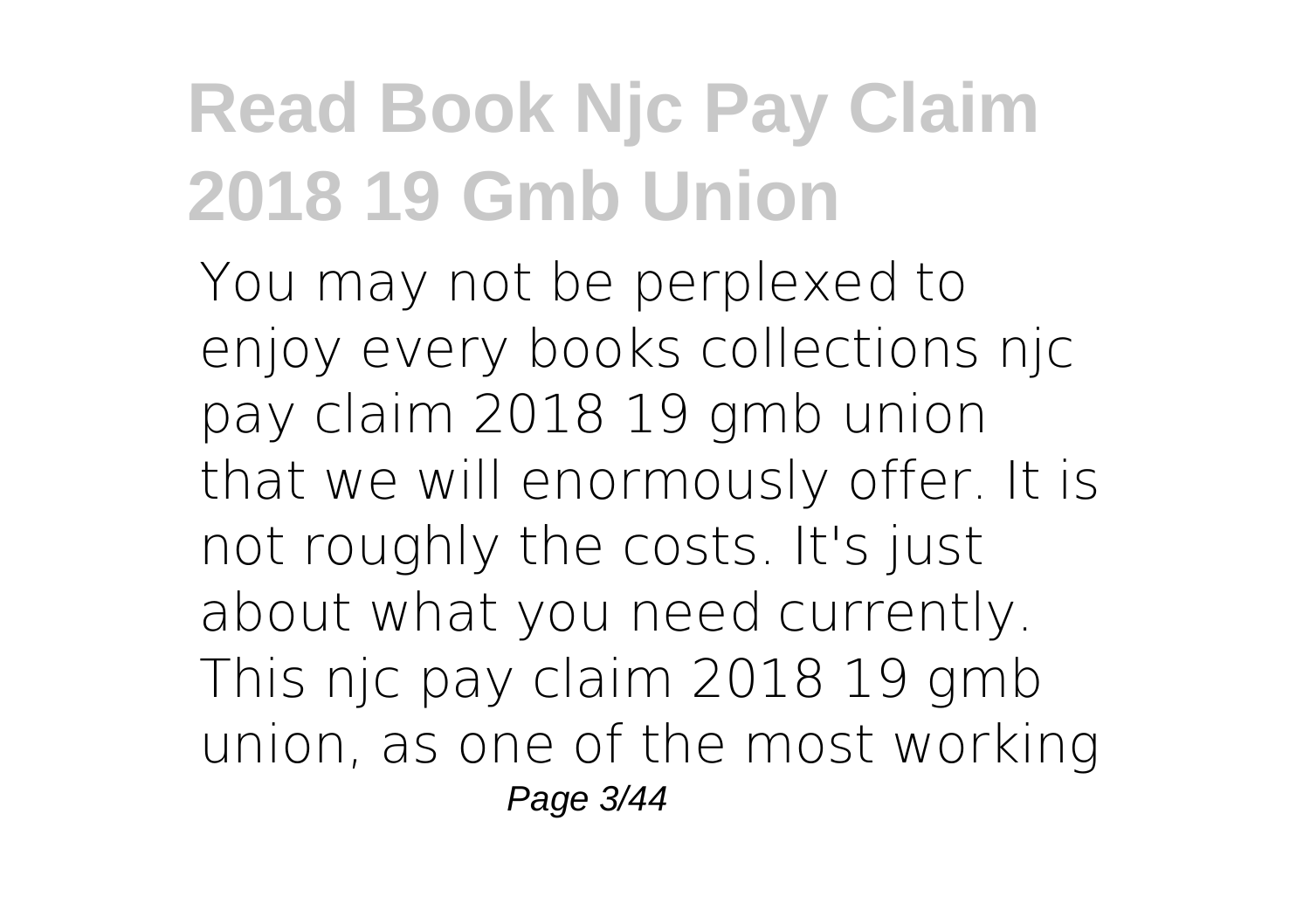sellers here will unconditionally be in the midst of the best options to review.

NUS-ISS e-Open House 2020 - Seminar: AI \u0026 Cybersecurity *Admin Law 2015 | Appointments, Innovation, \u0026 the Judicial-*Page 4/44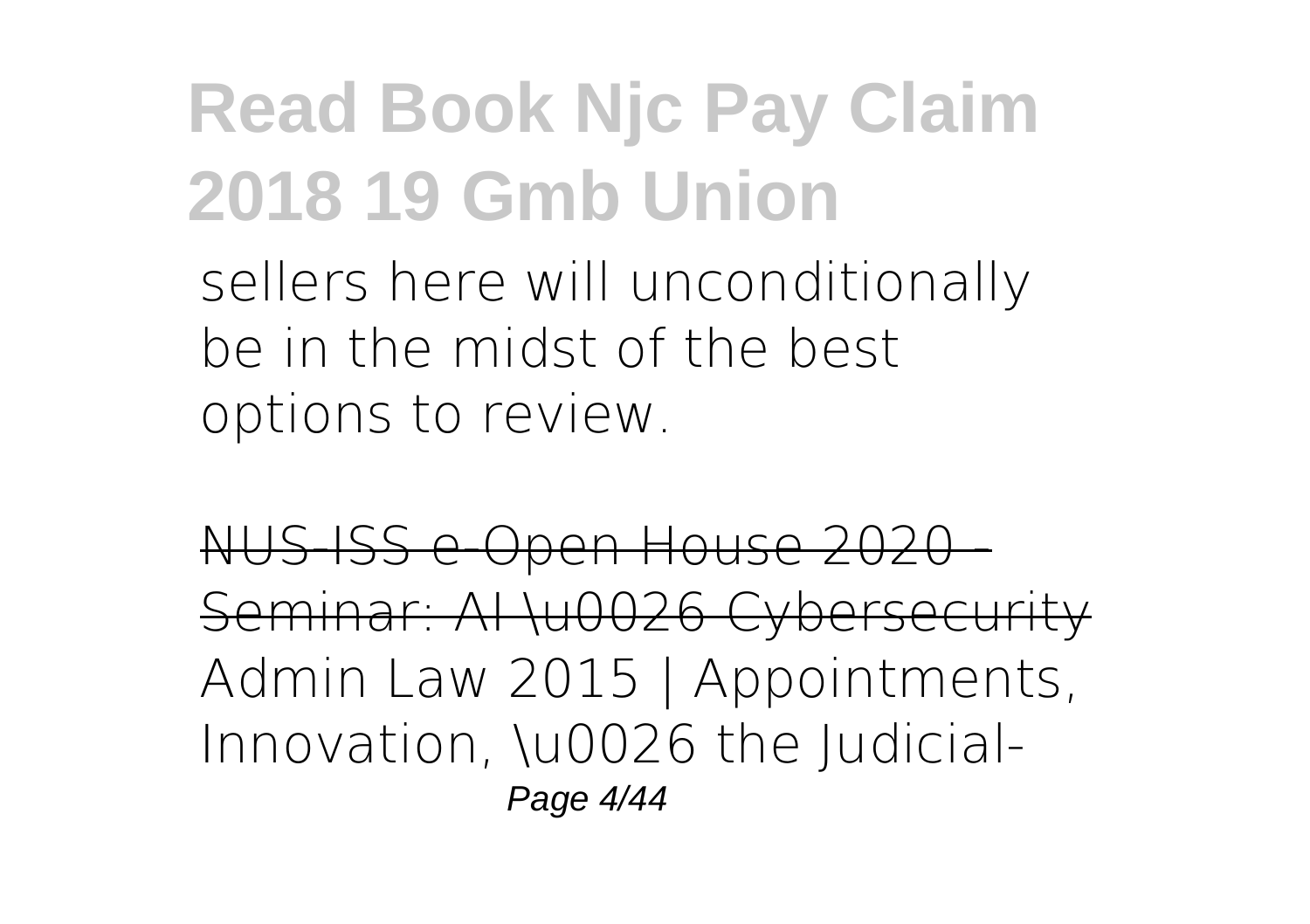*Political Divide Will My Credit Score Go Down If I Can't Make My Payments Because of COVID-19? St Andrew's JC \u0026 Victoria JC A Div Boys Football Final - 1 Play Classic Heather Wakefield NJC pay ballot* P-3 ) Excretion System || Life Process | Class-10 *Final* Page 5/44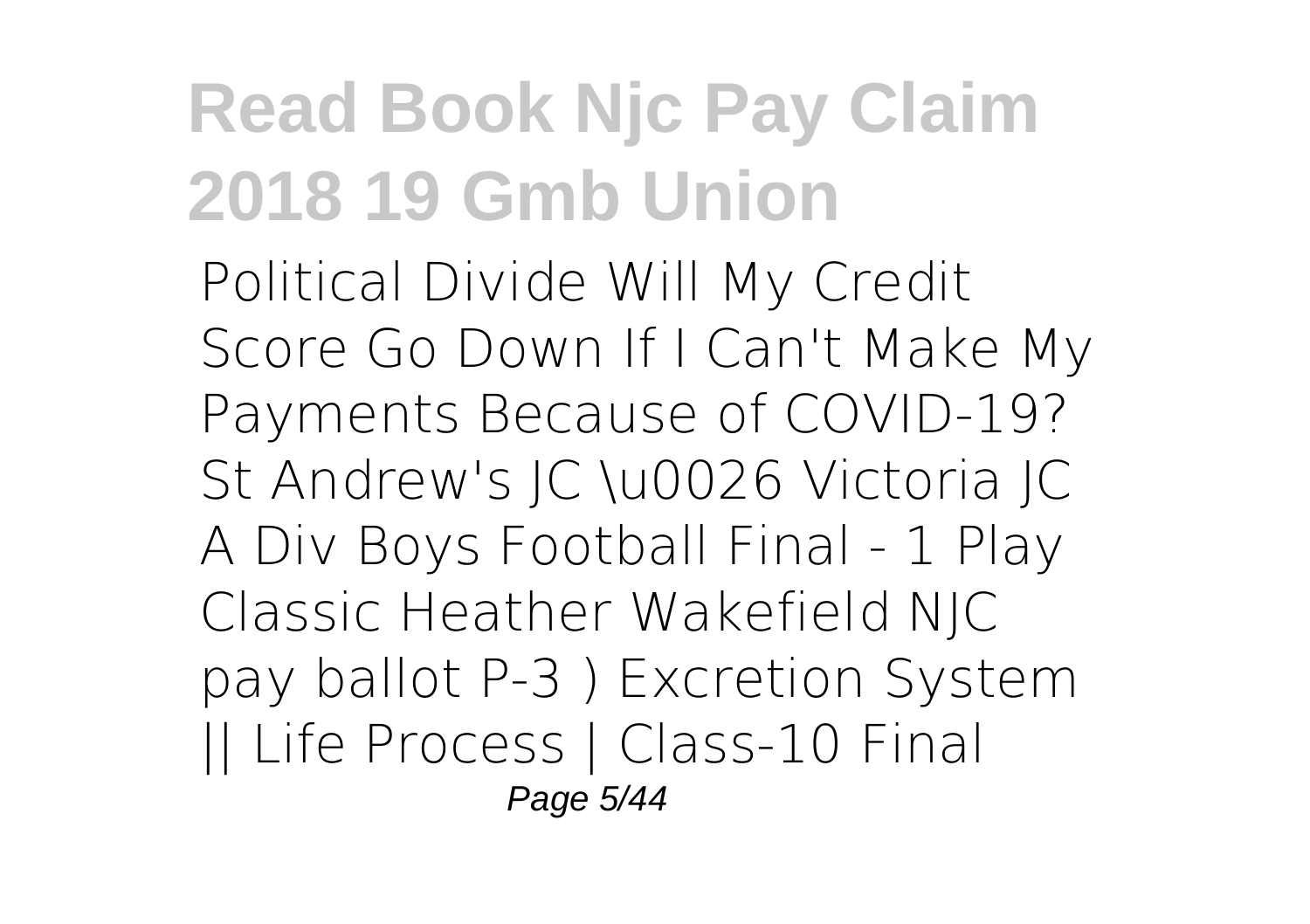*Push In Minnesota On Behalf Of Presidential Candidates* IssuesWatch LIVE | September 19, 2019 2019 CIC Conference: The Democratic Prospect **James Merralls Fellowship in Law Lecture 2019: Professor Arun** Thiruvengadam RSV Event Page 6/44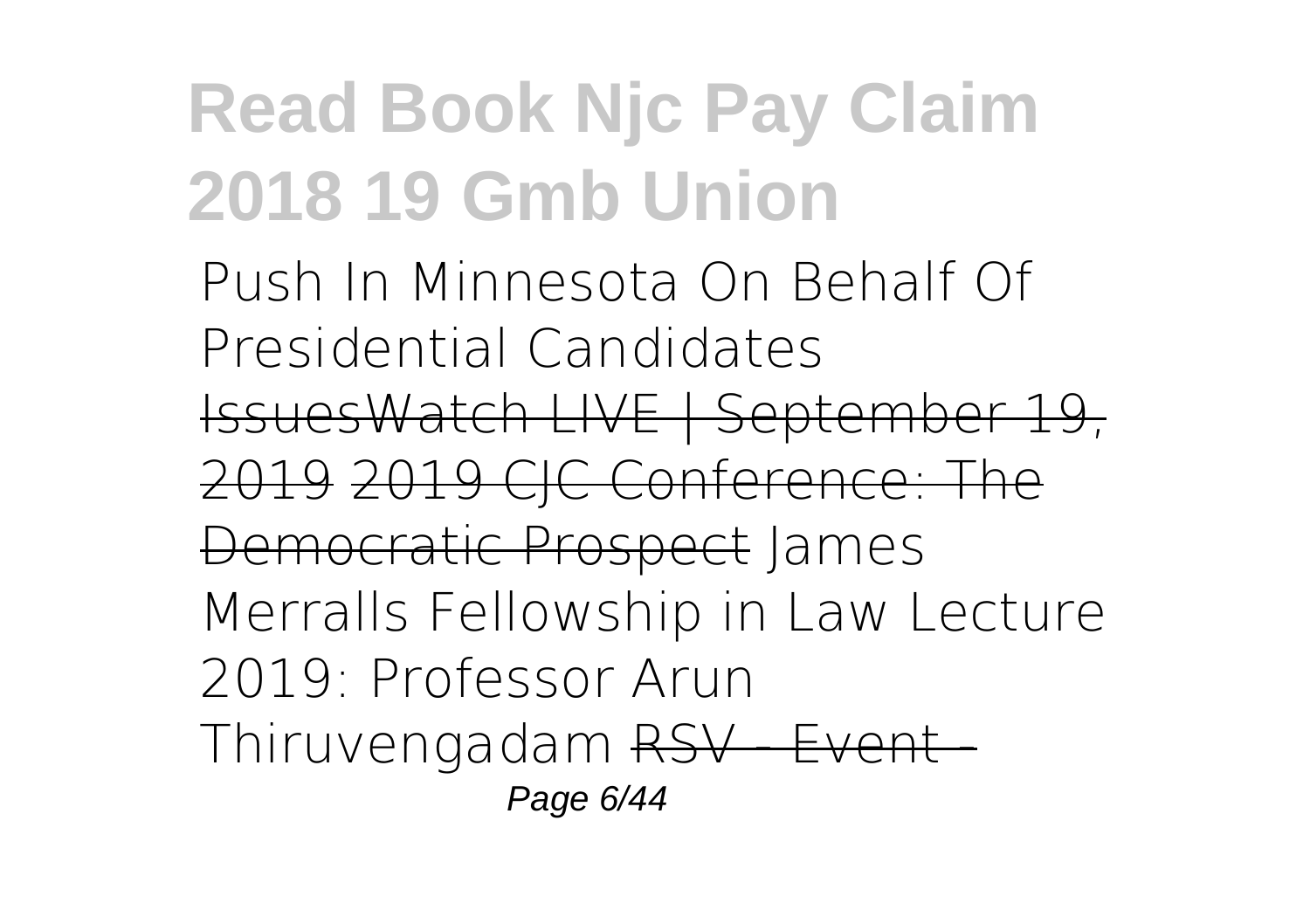Exoplanets and Life in Space EPM Spring Updates 2020 - Recorded Presentation

India Wants To Use Flesh Eating Turtles To Rid The Ganges Of Decomposing Bodies (HBO) Powerful mantra to get rid of enemies \u0026 people who are Page 7/44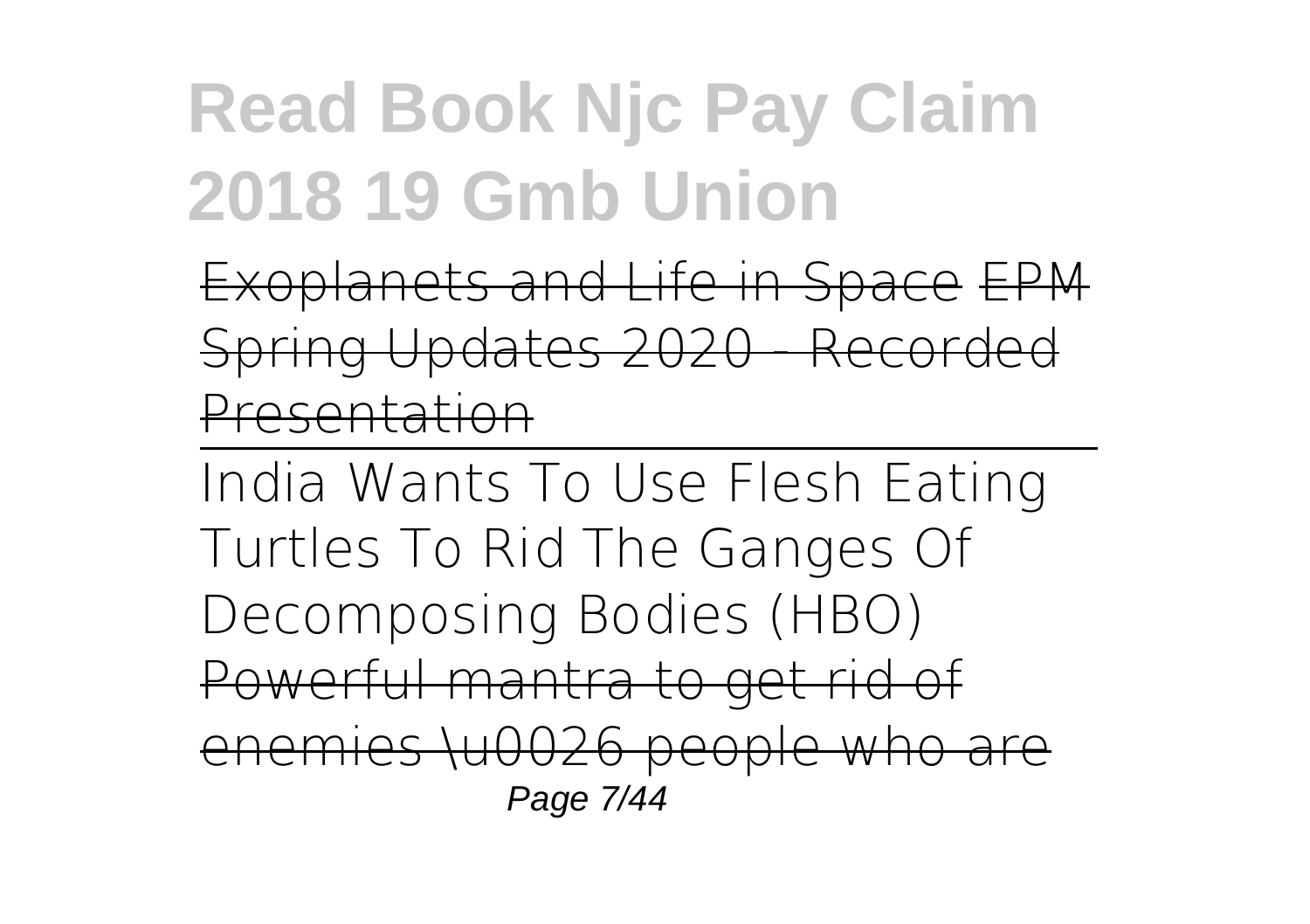jealous of you. This Underwater Drone Operator Inspected Chicago's Trump Tower (HBO) *How to buy a house at the foreclosure auction on courthouse steps from the bank Credit Card Statute of Limitations Impacted During COVID-19?* A Thousand Page 8/44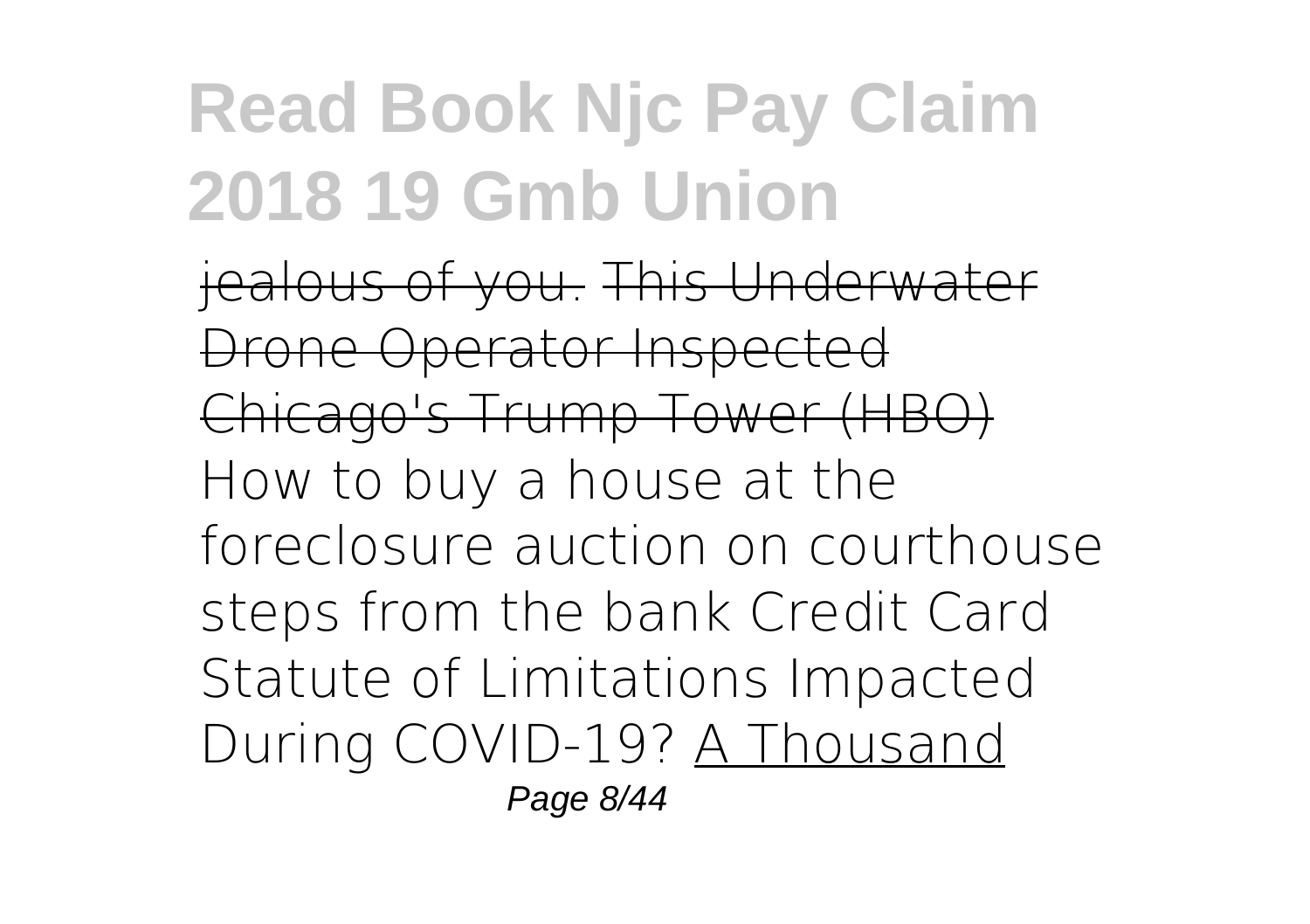Words - Nursing Home Scene (I Forgive You) Indian security forces fire shots after militants seize police station Systematic Literature Review using PRISMA: A Step-by-Step Guide Indian army special training(PT \u0026 UAC Course) part-3

Page 9/44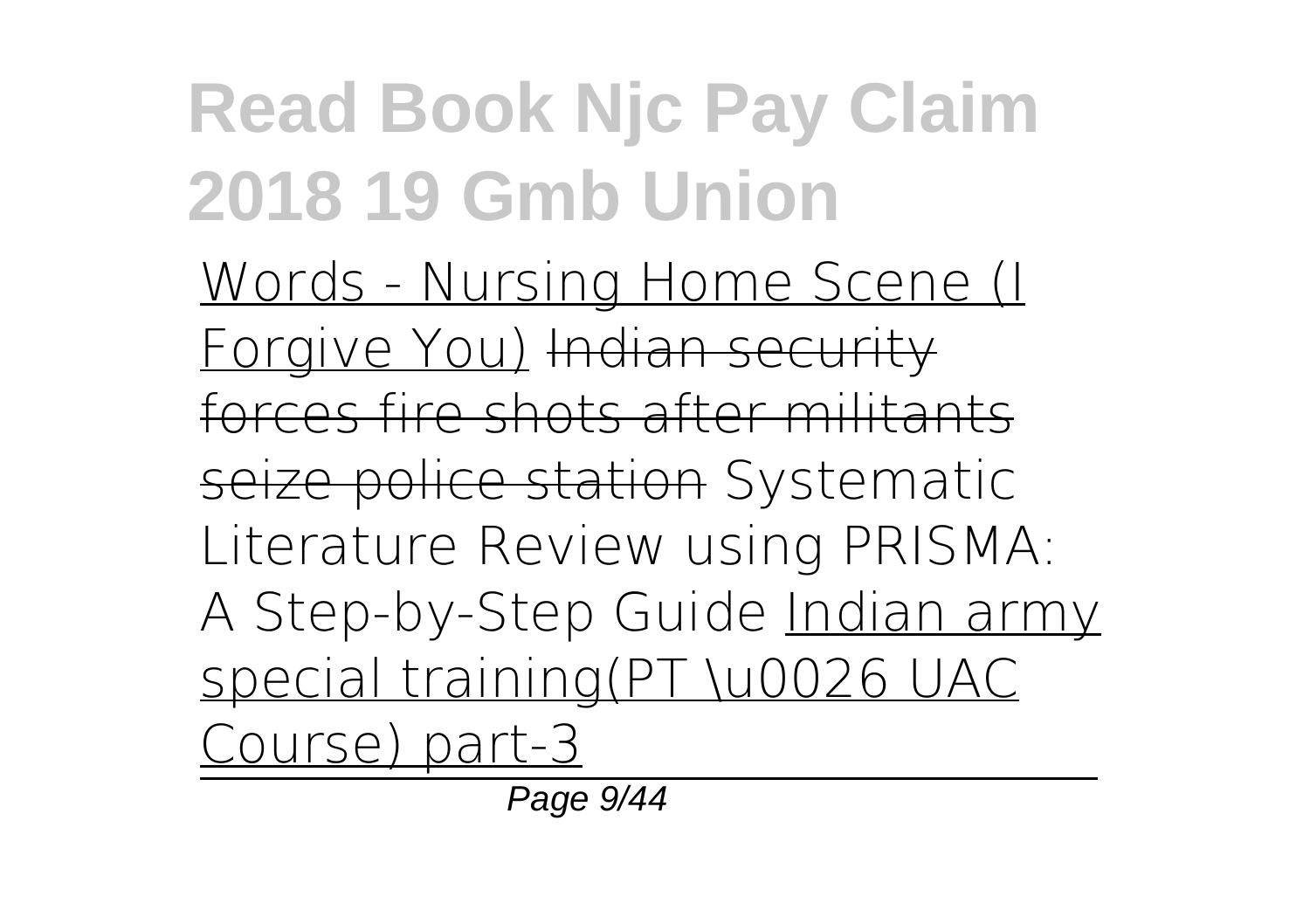Credit card debt bubble could burst due to coronavirus pandemic*session 12. Legal and Judicial Education: The Role of Law Schools* Art of Research Article Writing \u0026 Publishing Organized by Dr. M.G.R Educational \u0026 Research Page 10/44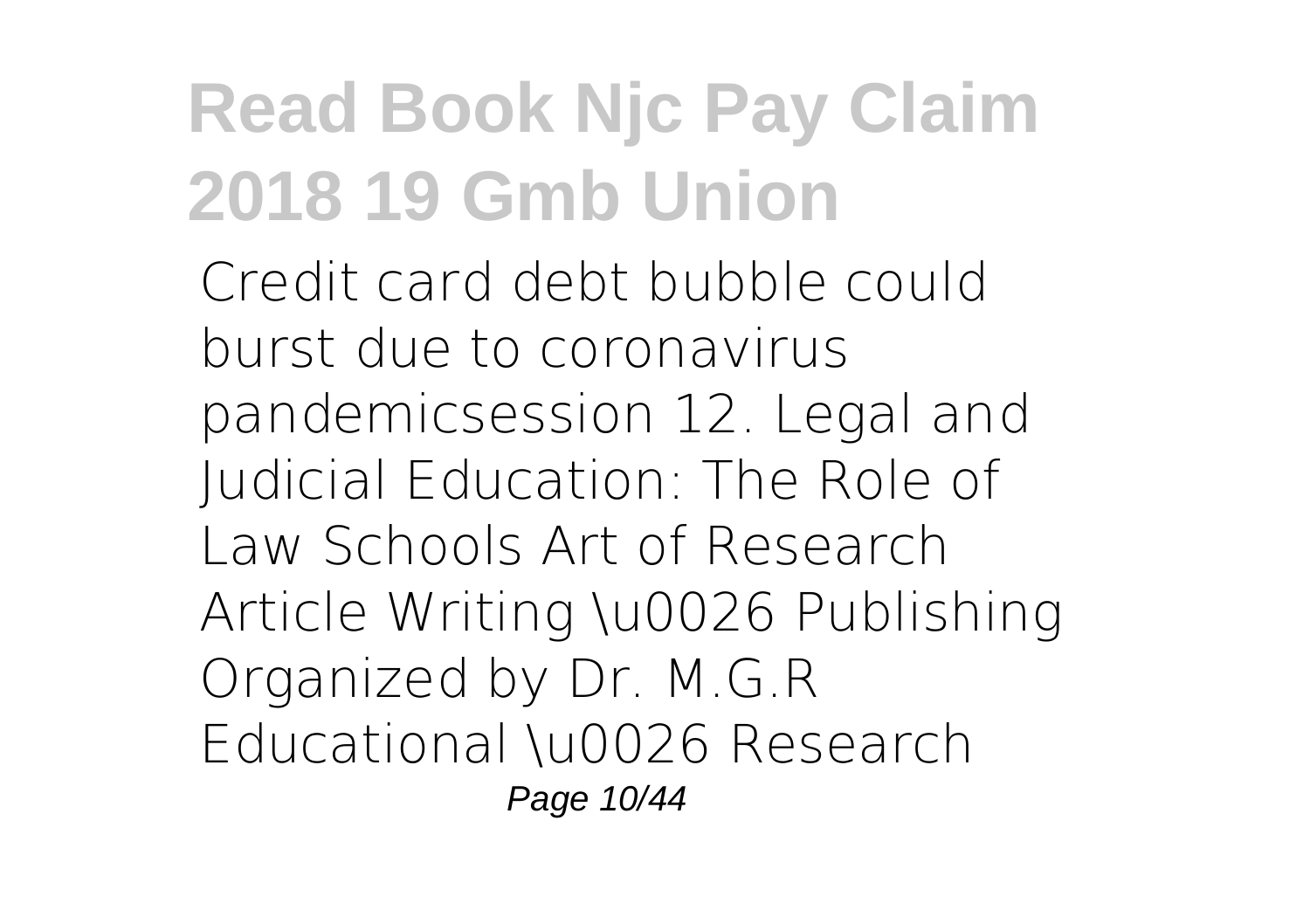Institute NCERT Class 8 Polity Chapter 4 UNDERSTANDING LAWS

Emons: The market appears to have made a decision the election will be cleared and stimulus is comin

Mock Test 8 Discussion | Polity | Page 11/44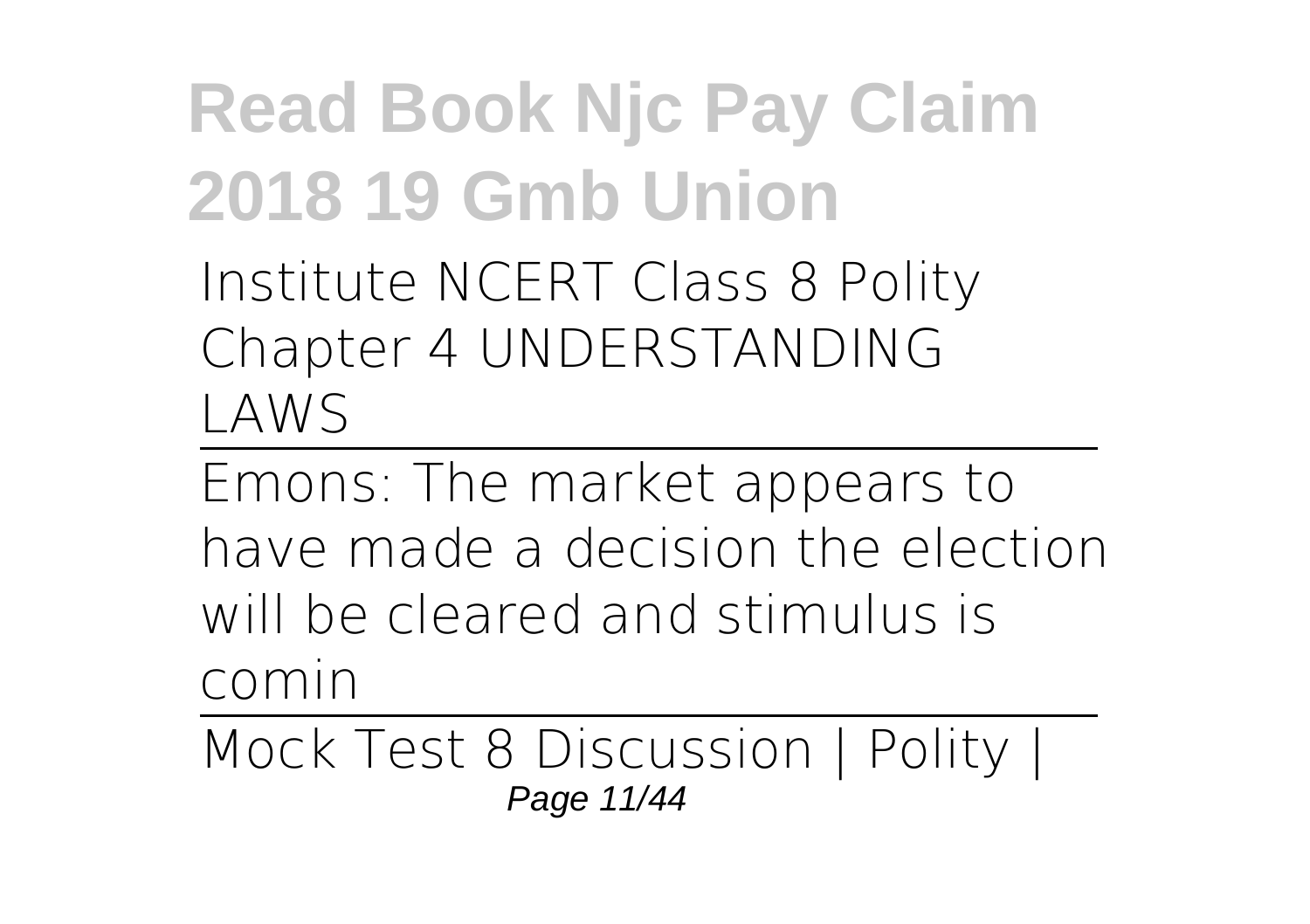Prelims 2019 | R Rangarajan (IAS-2005, Rank 46)Enrico JC Webinar on Art of Research Article Writing \u0026 Publishing PPT The Real Estate Negotiating BIBLE hard copy book is finally here Money Matters - Credit card payment relief due to COVID-19 Page 12/44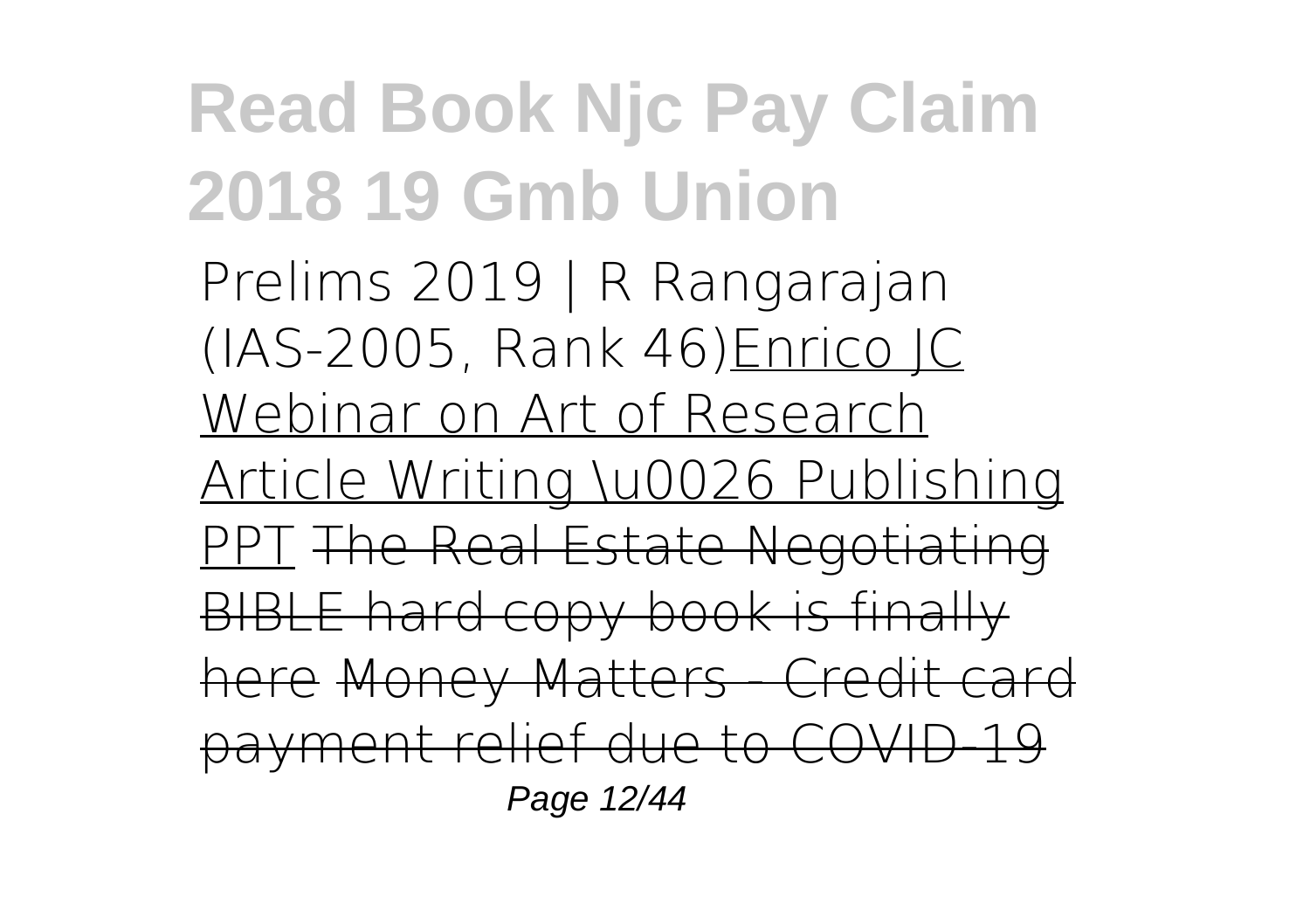Njc Pay Claim 2018 19 This NJC pay claim for 2018-2019 and accompanying submission is made by the Joint Trade Union Side (UNISON, GMB and UNITE) to the Local Government Association. Our claim is for: 14 June 2017 The deletion of NJC pay Page 13/44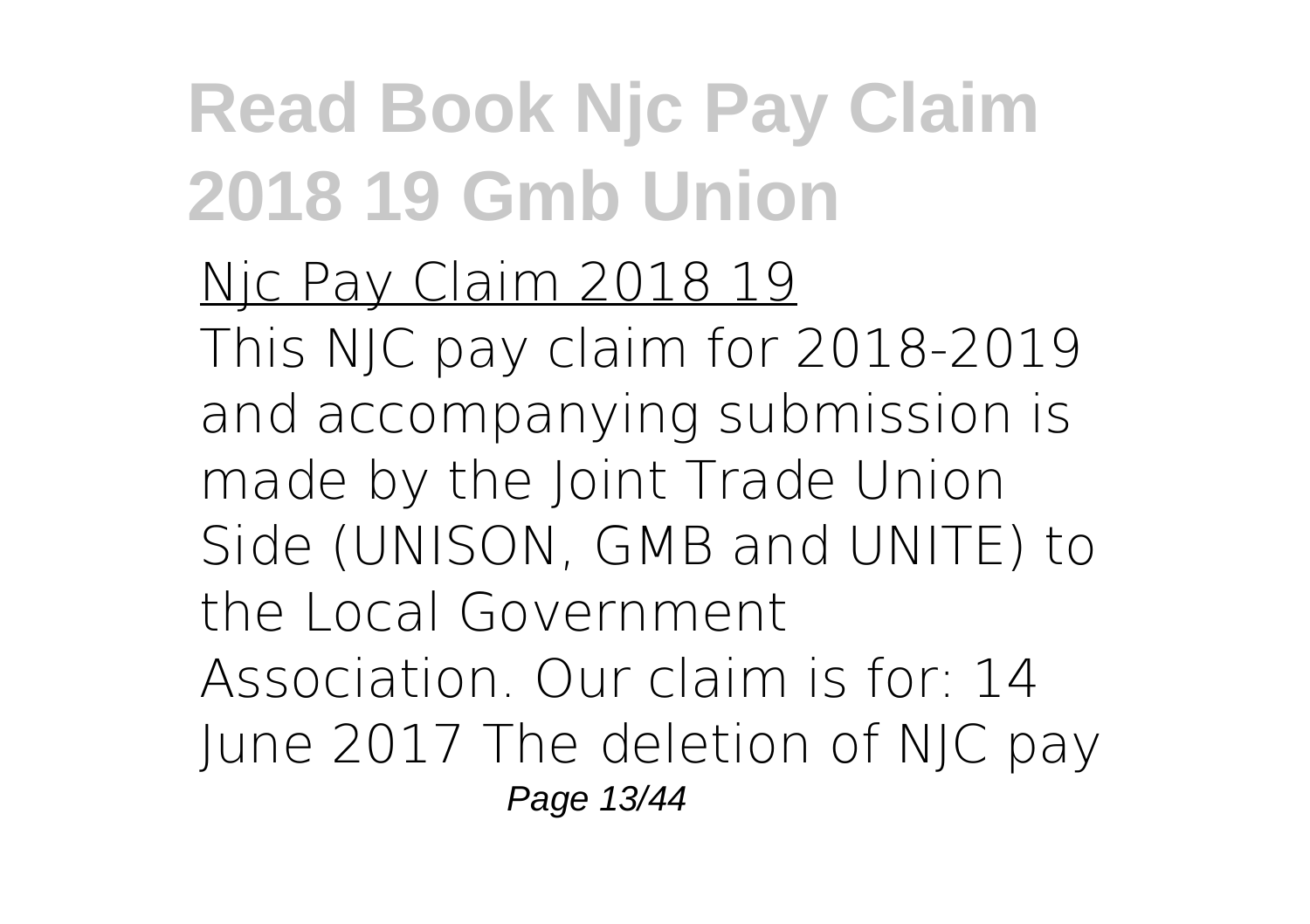points SCP 6-9 to reach the Foundation Living Wage of £8.45 (UK) and £9.75 (London) and a 5% increase on all NJC pay points.

NJC Pay Claim 2018-19 - UNISON National

The general consensus was to Page 14/44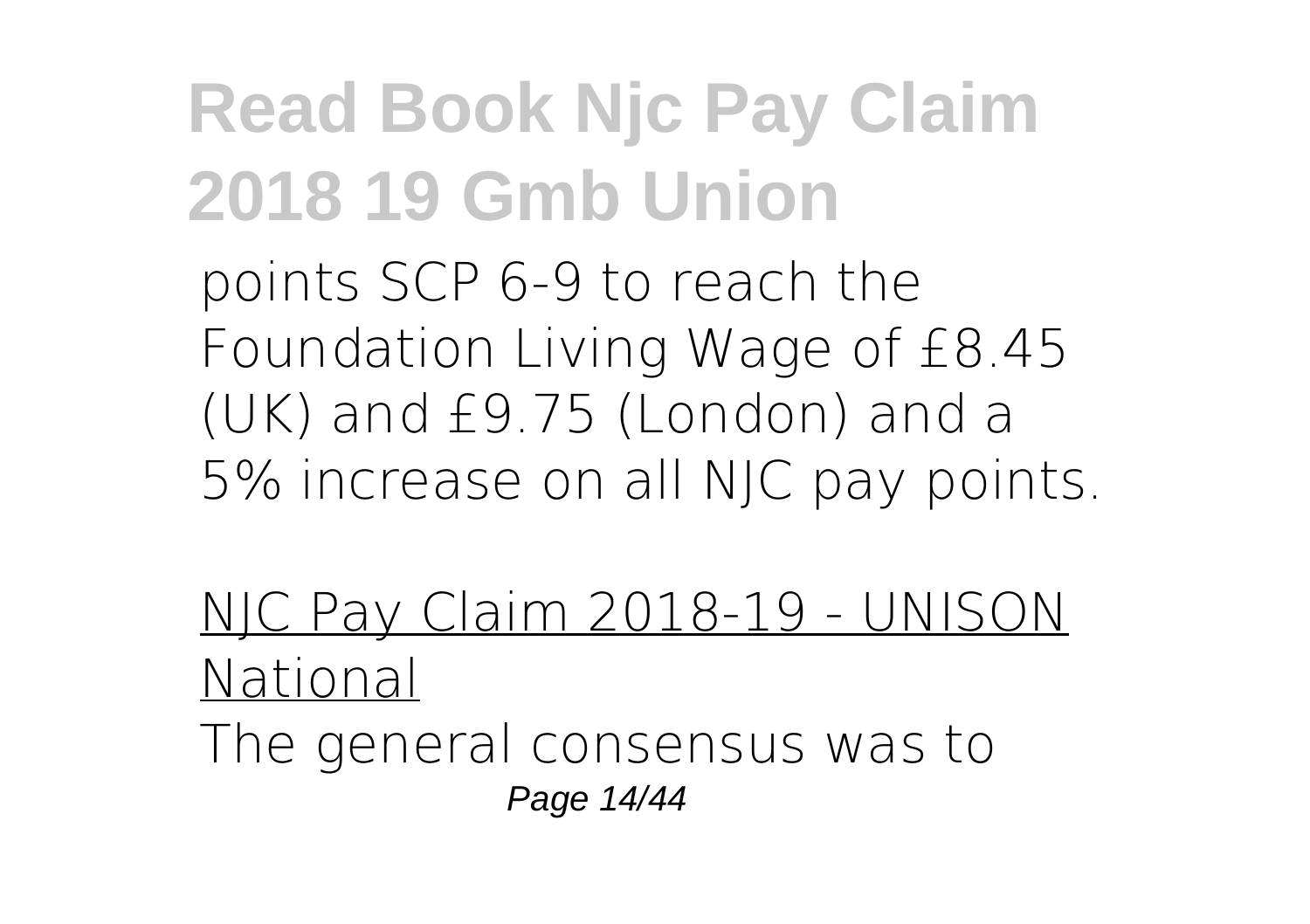keep the NJC pay claim succinct for 2018/19. Please note at the Conference the following GMB NJC Local Government Pay Claim was agreed. Headlines of the claim are as follows: 1. 5% Increase on all NJC Pay Points. 2. The deletion of NJC pay points SCP 6-9 to reach Page 15/44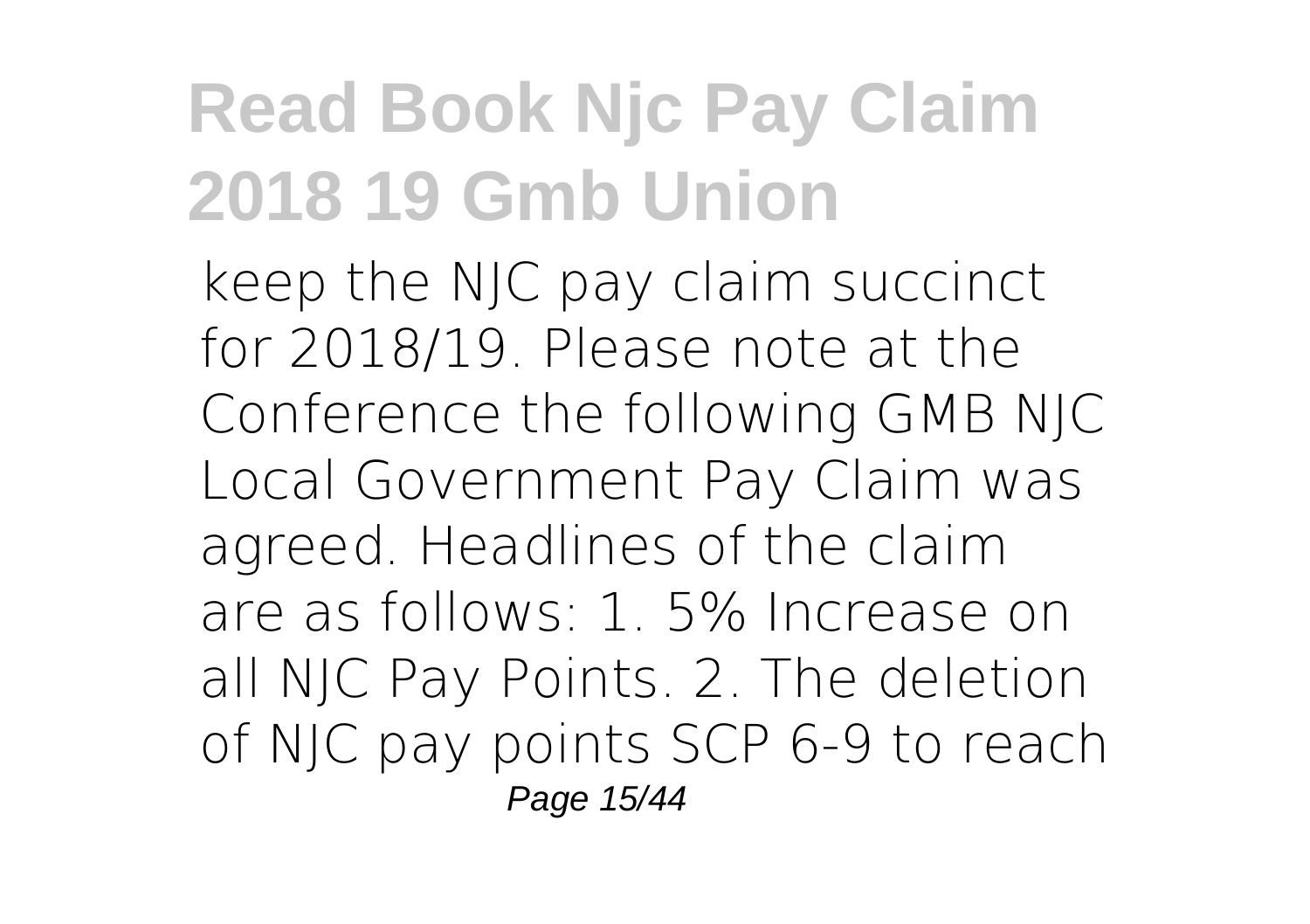the Resolution Foundation Living Wage of £8.45 (UK) and £9.75 (London)

GMB London - National Joint Council (NJC) Pay Claim 2018/19 NJC Pay Claim 2018/19 The UNISON NJC (National Joint Page 16/44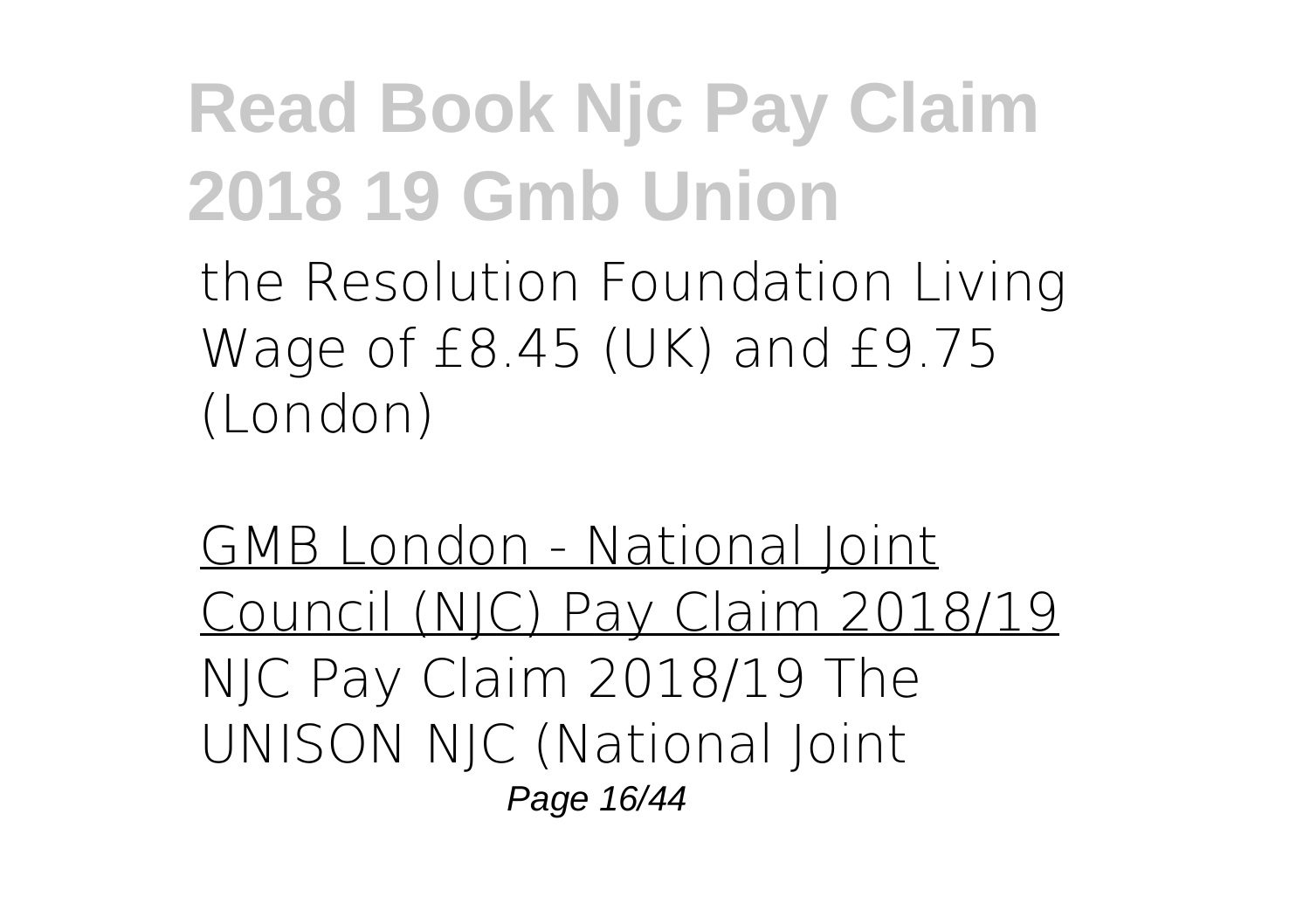Council) Committee, made up of elected UNISON representatives, met on Thursday 27th April to discuss the contents of the draft pay claim for 2018/19. The UNISON NJC Committee is recommending the following: A 5% increase on all NJC pay points Page 17/44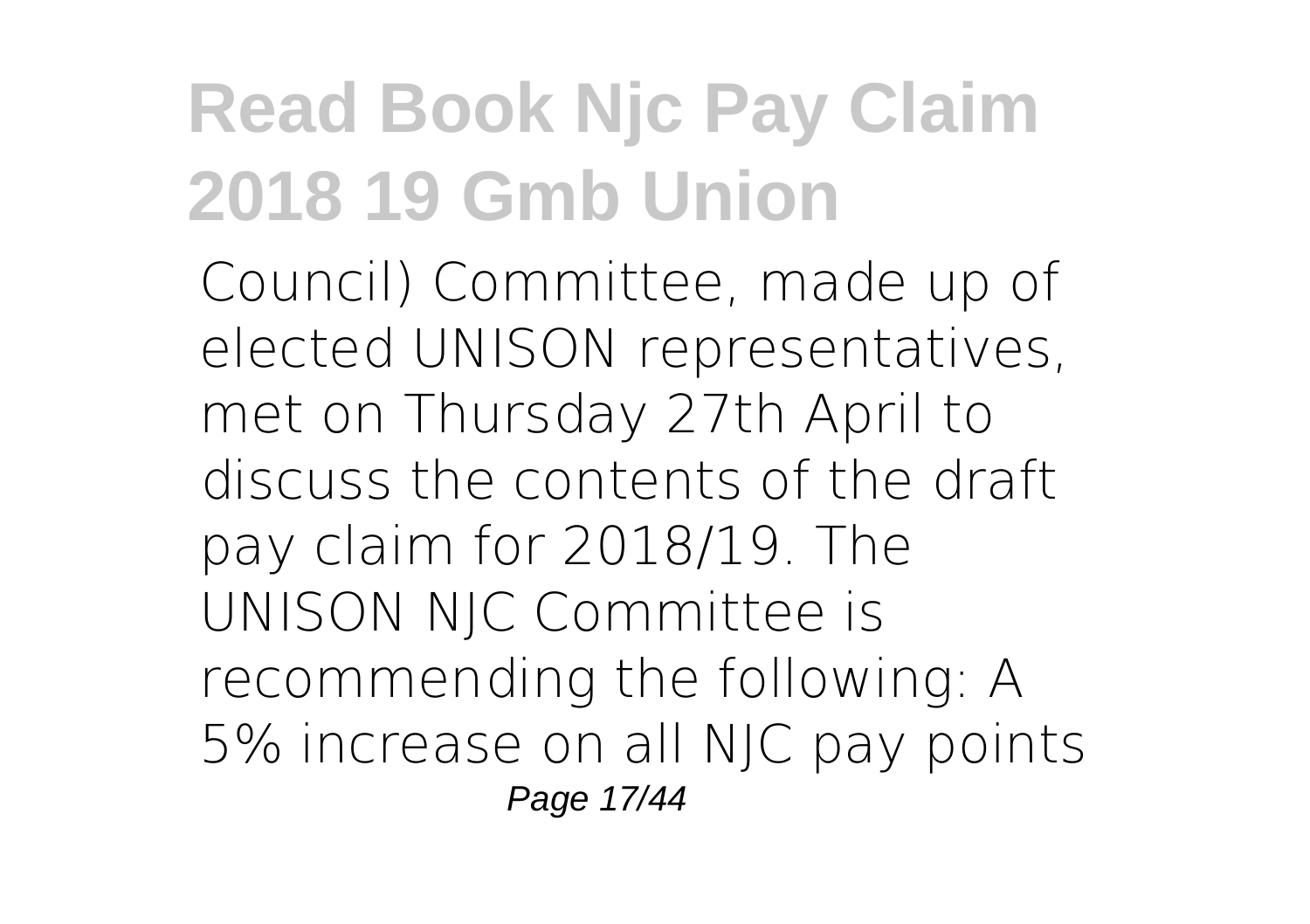#### **Read Book Njc Pay Claim 2018 19 Gmb Union** and deletion of NJC pay points 6-9.

NJC Pay Claim 2018/19 - UNISON West Sussex NJC Pay Claim Update - 2018-19 07/02/2017. The NJC Committee has agreed to make our pay Page 18/44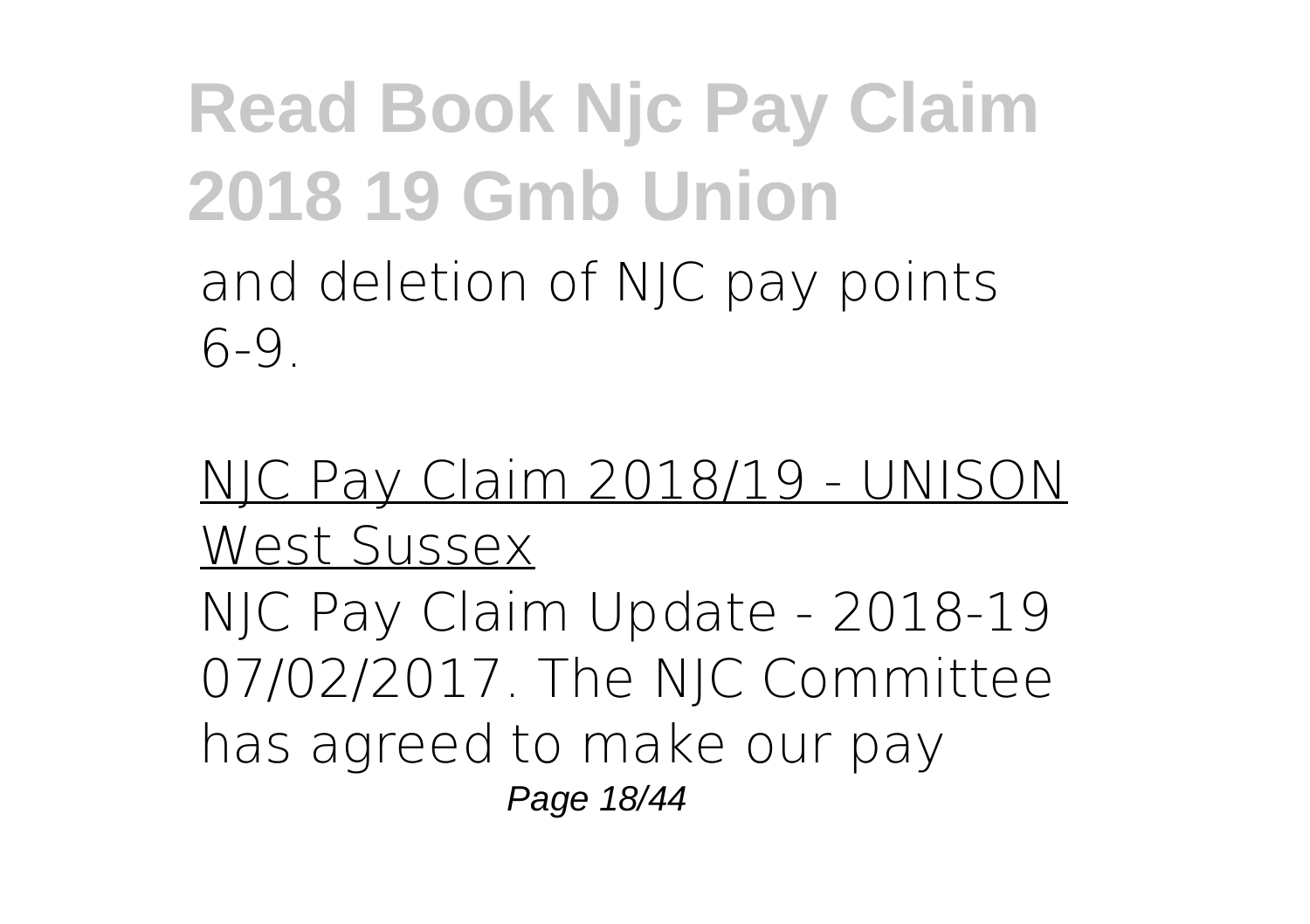aspirations clear to the LGA while the negotiations on the pay spine take place. The intention is to lodge the 2018 pay claim by June this year, subject to agreement with GMB and Unite. Please see attached the latest Bulletin giving more detail.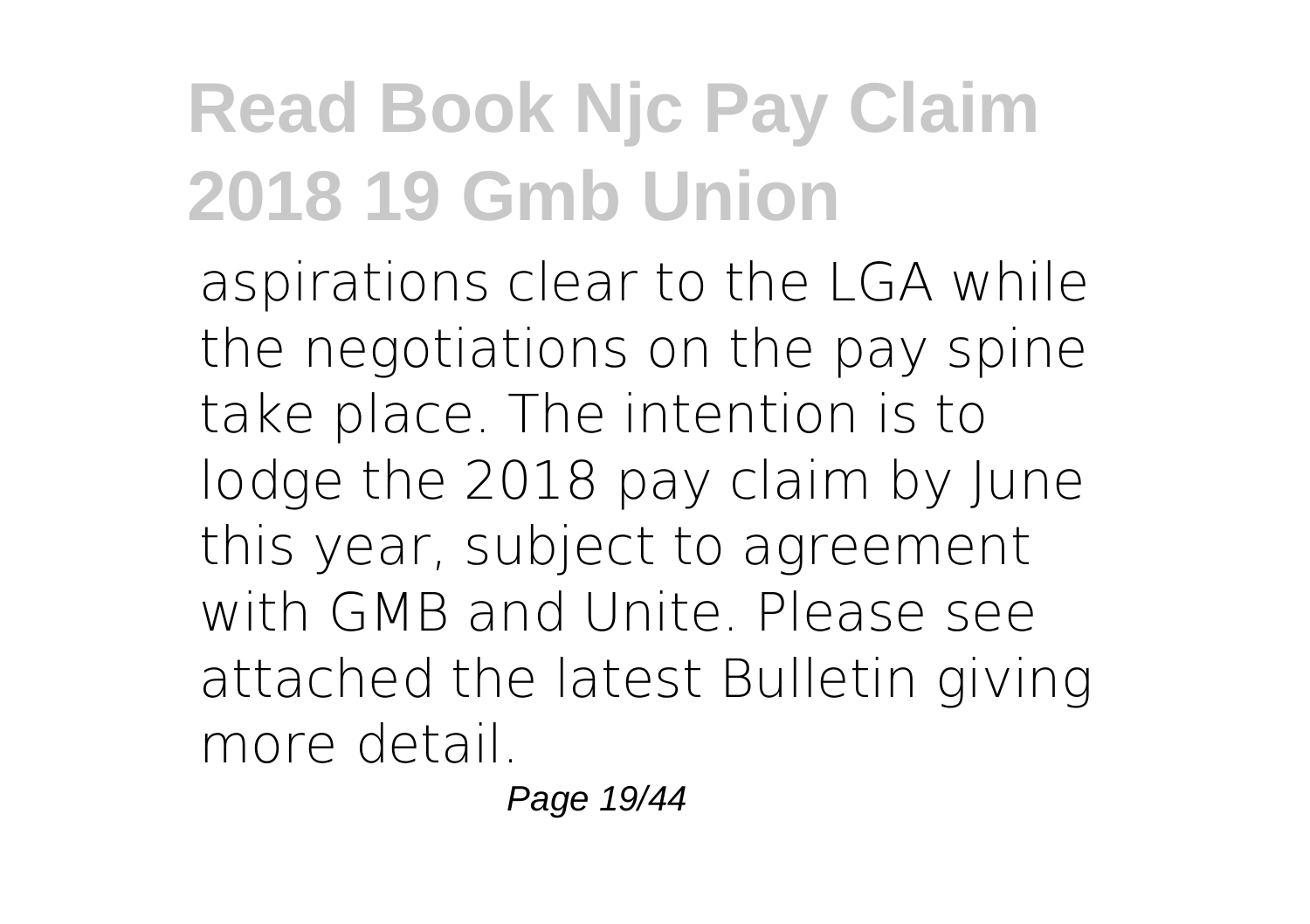NJC Pay Claim Update - 2018-19 NJC for Local Government Services Pay Claim - 2018/19. The trade union side of the NJC (GMB, UNISON and UNITE) have today submitted their pay claim for 2018/19. This claim is in respect Page 20/44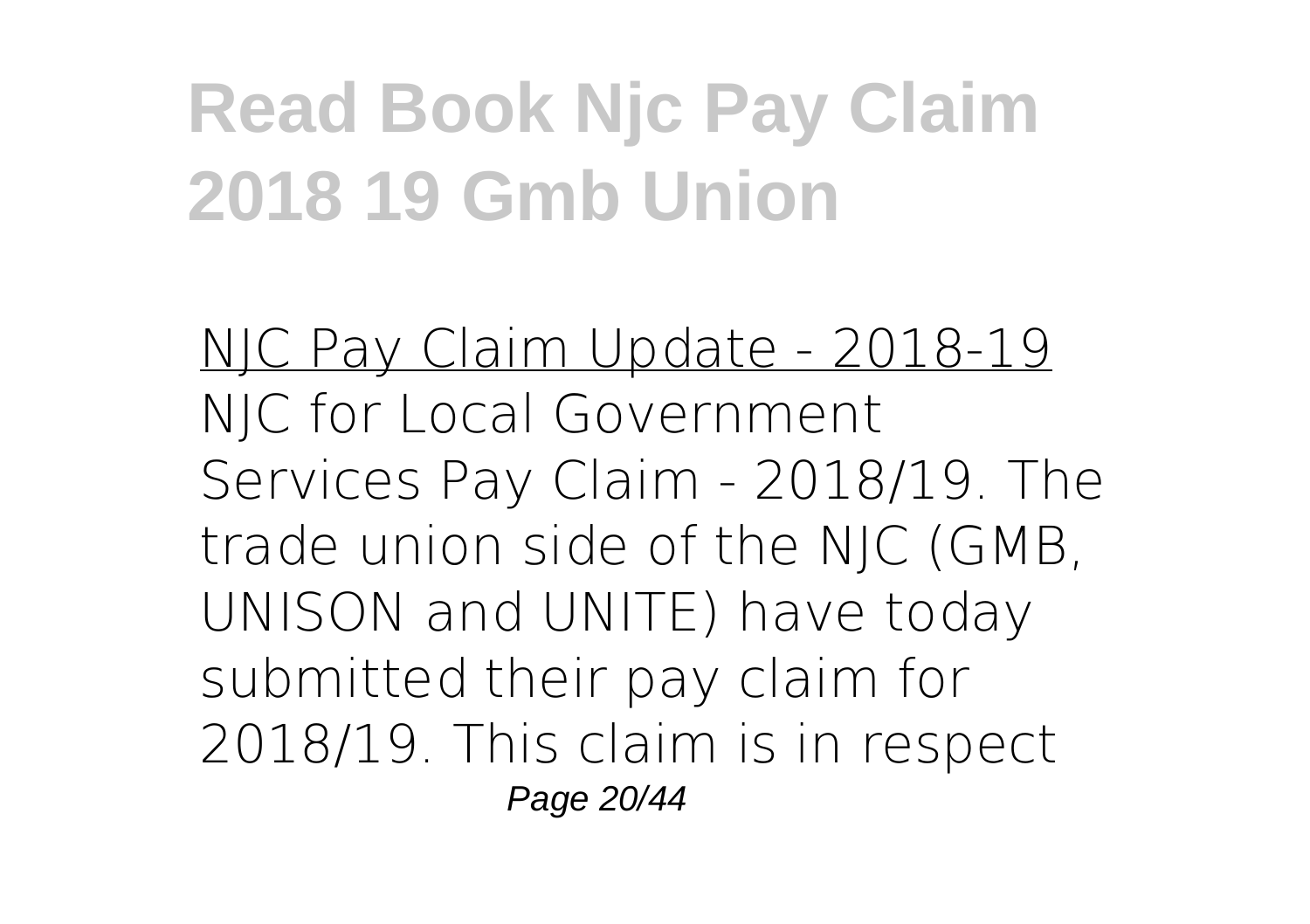of staff on NJC for Local Government Services ('Green Book') pay scales and also has implications for staff on Greater London Provincial Council (GLPC) rates.

NJC for Local Government Page 21/44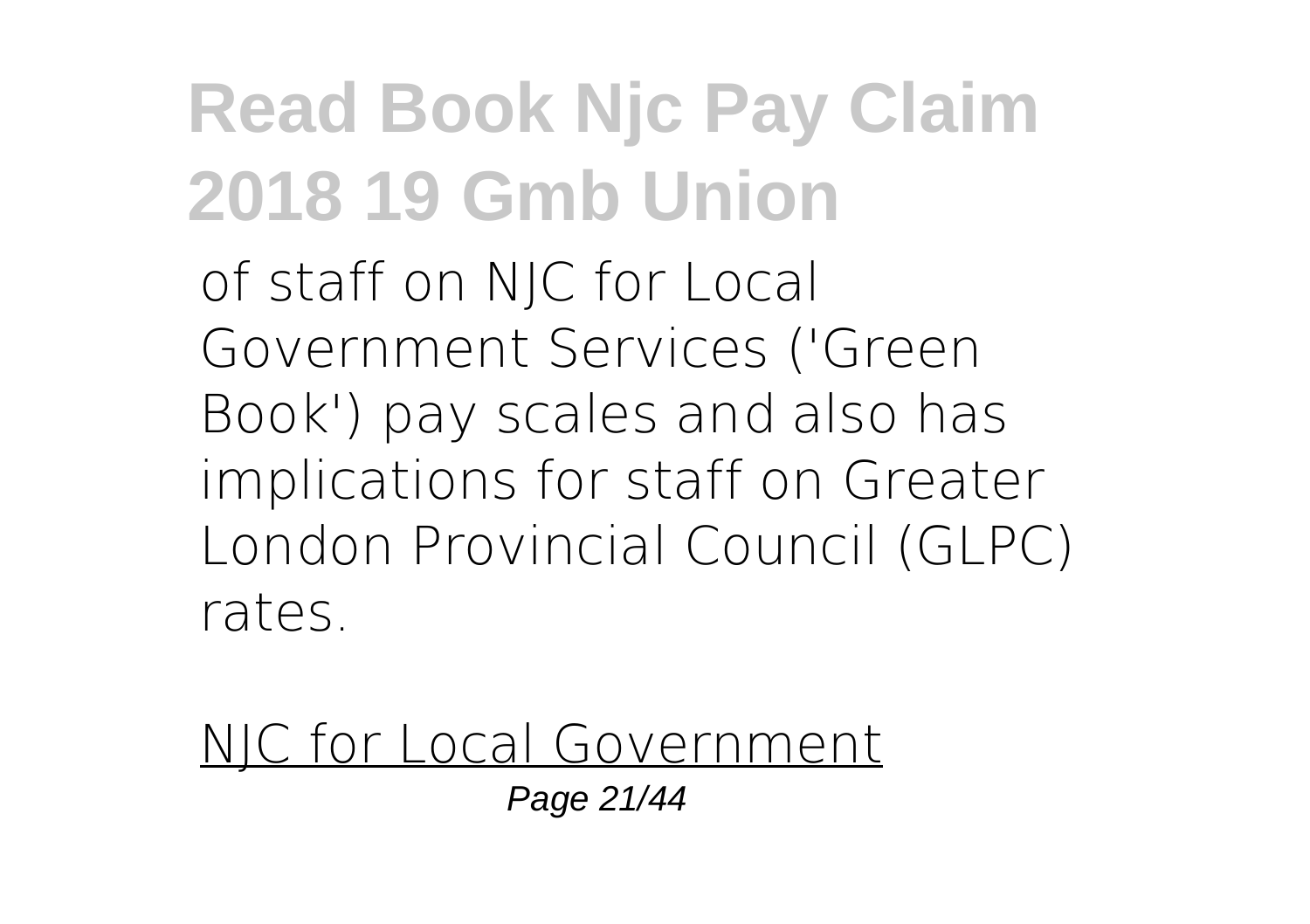Services Pay Claim - 2018/19 In June 2017, the NJC Trade Union Side submitted the following oneyear pay claim for 2018/19: The deletion of NJC pay points SCP 6-9 to reach the Foundation Living Wage of £8.45 (UK) and £9.75 (London) and a 5% increase on all Page 22/44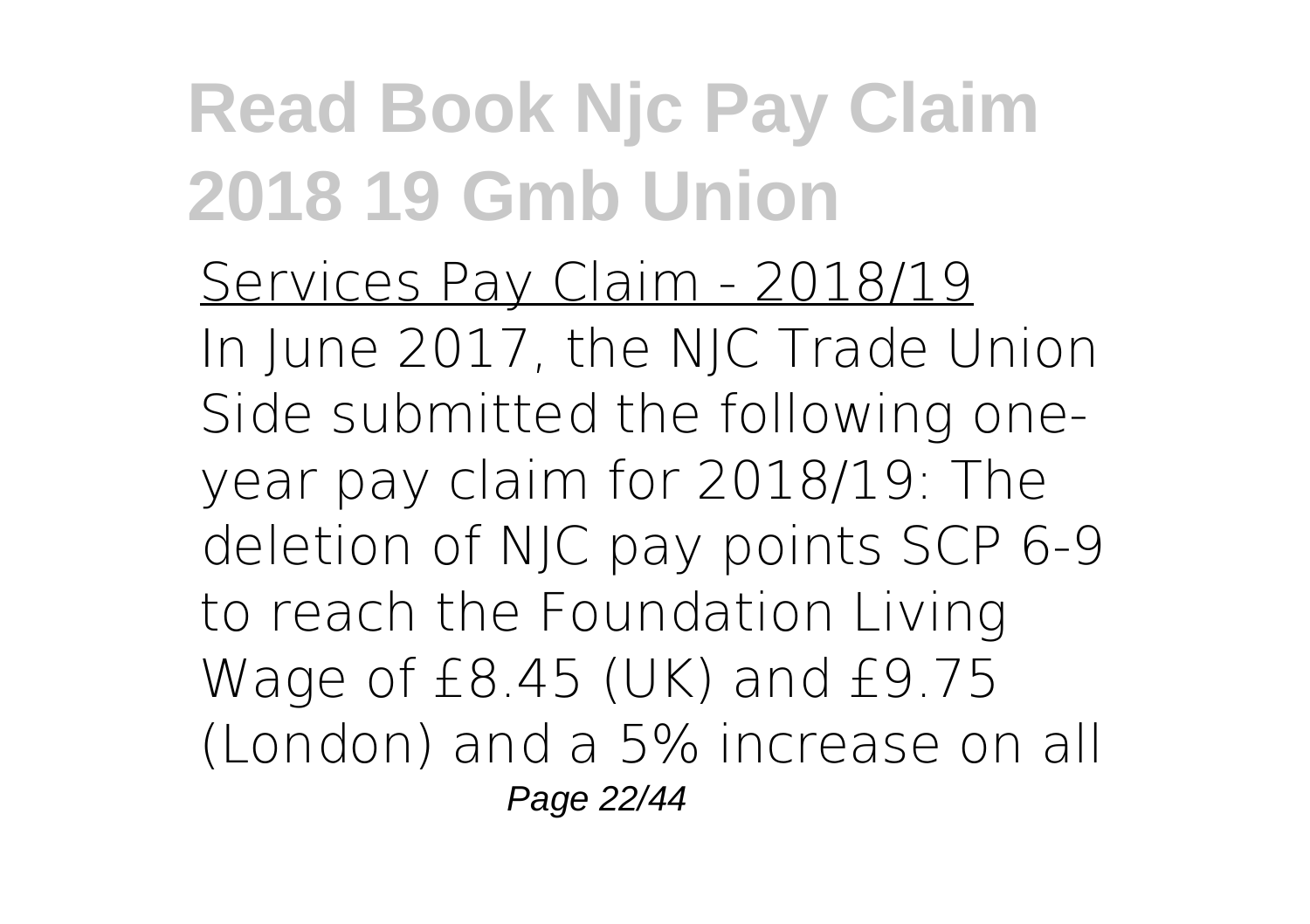NJC pay points. What the offer would have been if our claim had been met in full is posted on our website.

UNISON - the public service union Njc Pay Claim 2018 19 Gmb Union | www.vhvideorecord njc-pay-Page 23/44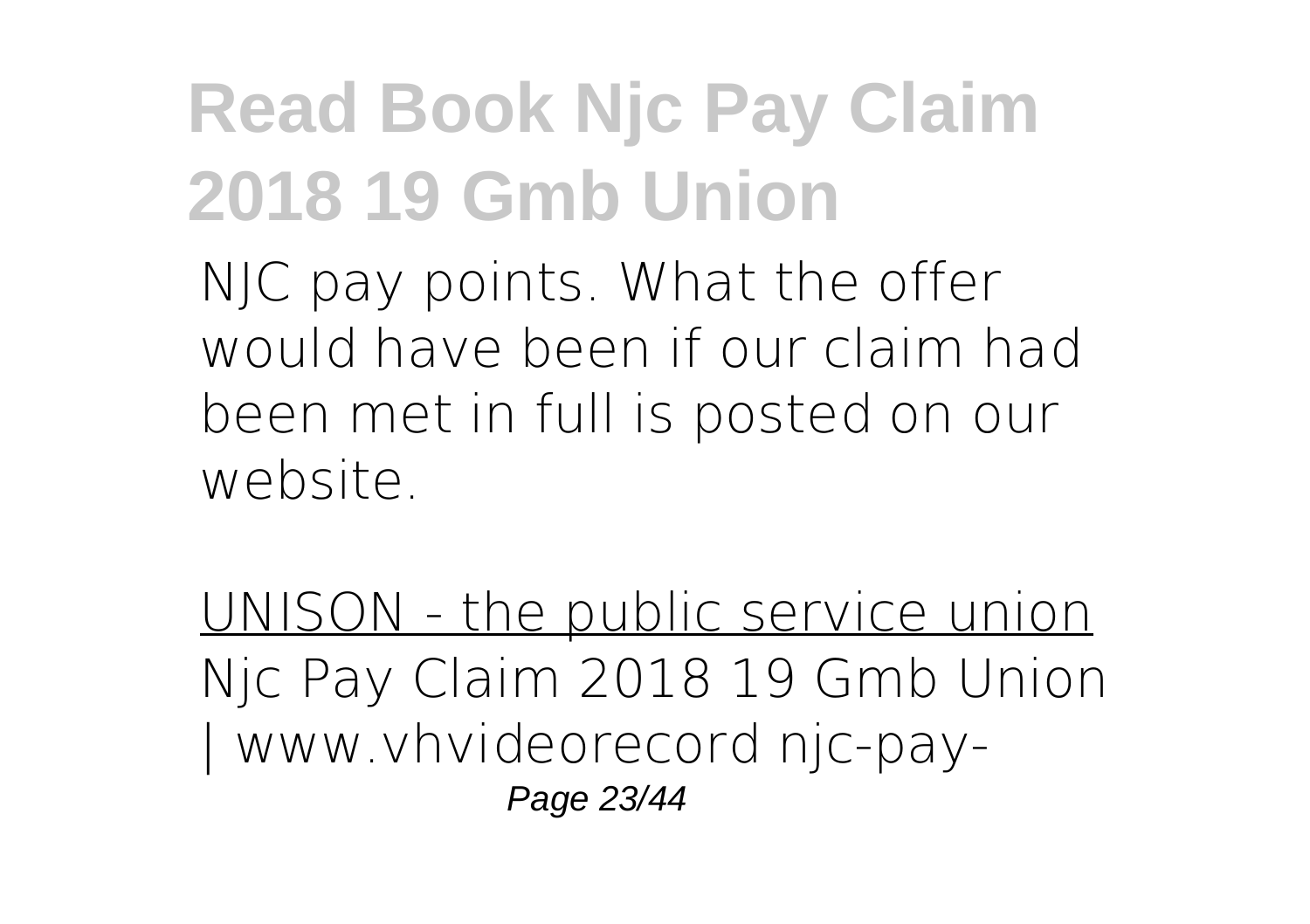claim-2018-19-gmb-union 1/1 Downloaded from wwwvhvideorecordcz on October 2, 2020 by guest Kindle File Format Njc Pay Claim 2018 19 Gmb Union When somebody should go to the book stores, search introduction by shop, shelf Page 24/44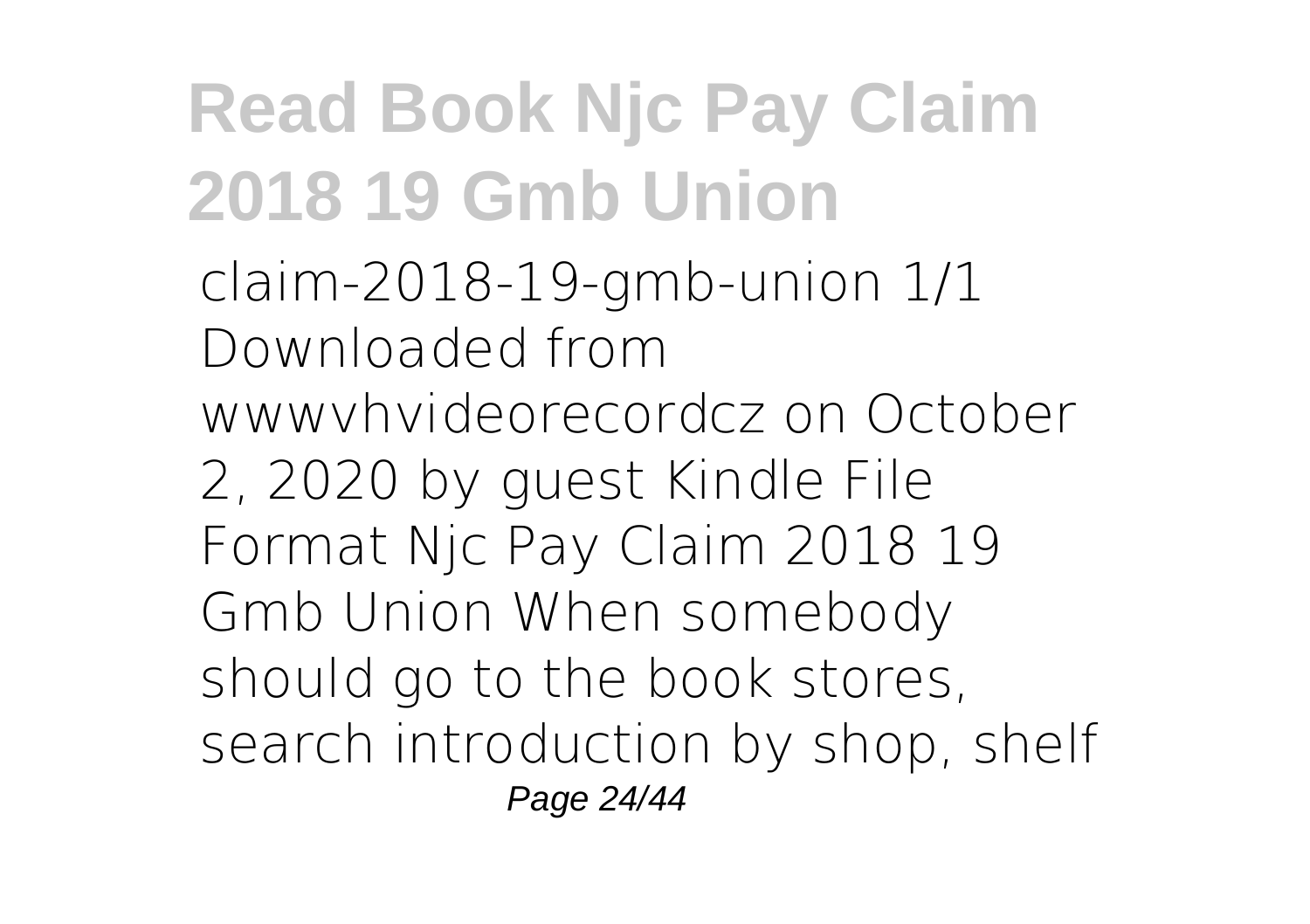#### **Read Book Njc Pay Claim 2018 19 Gmb Union** by shelf, it is

[EPUB] Njc Pay Claim 2018 19 Gmb Union

The National Joint Council for Local Government Services has confirmed the pay deal, setting new pay rates from 1 April 2018 Page 25/44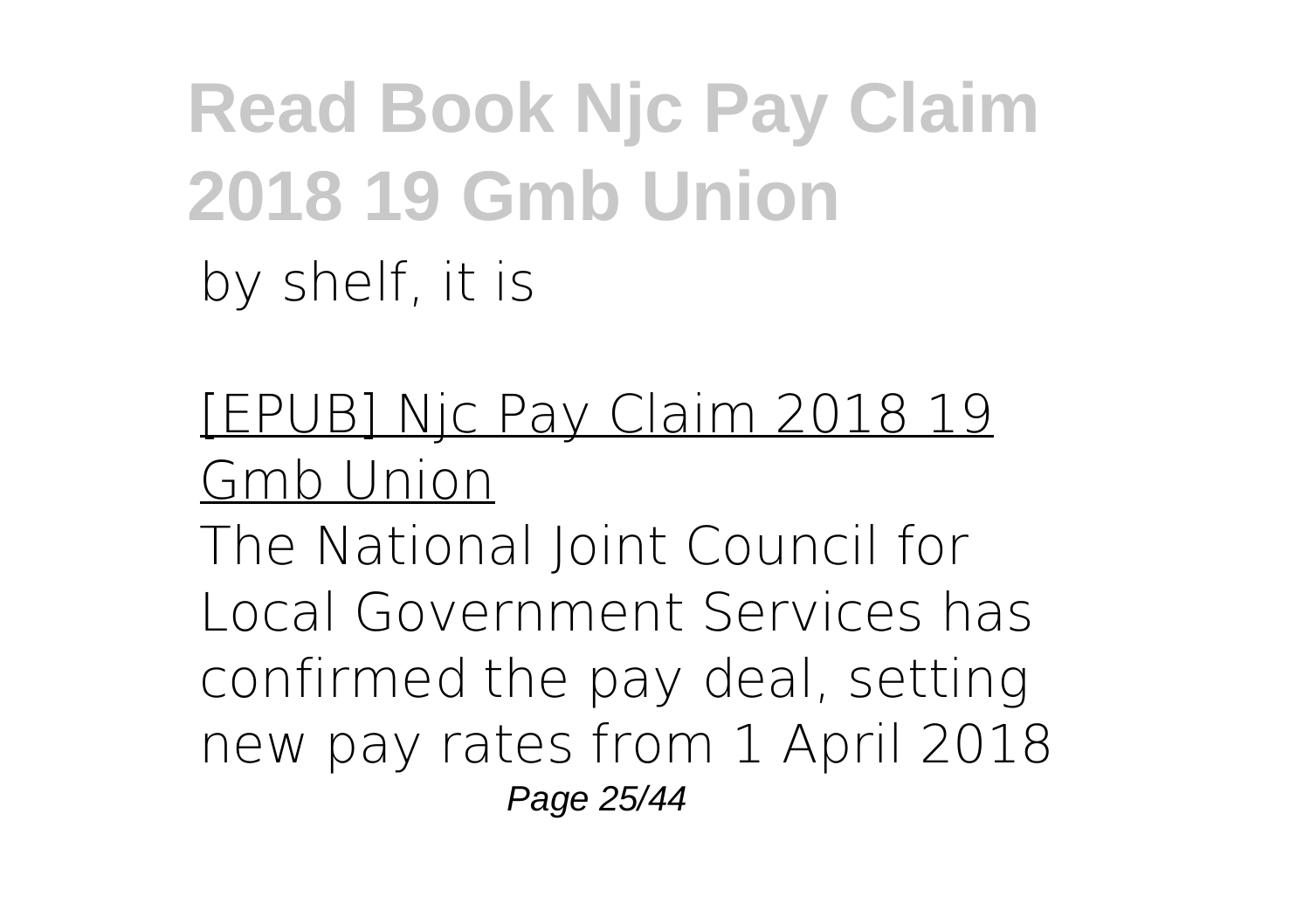and 1 April 2019. NJC payscales are used widely in the voluntary and community sector, although they are local government scales negotiated by the employer and trade union sides of the National Joint Council for Local Government Services. Page 26/44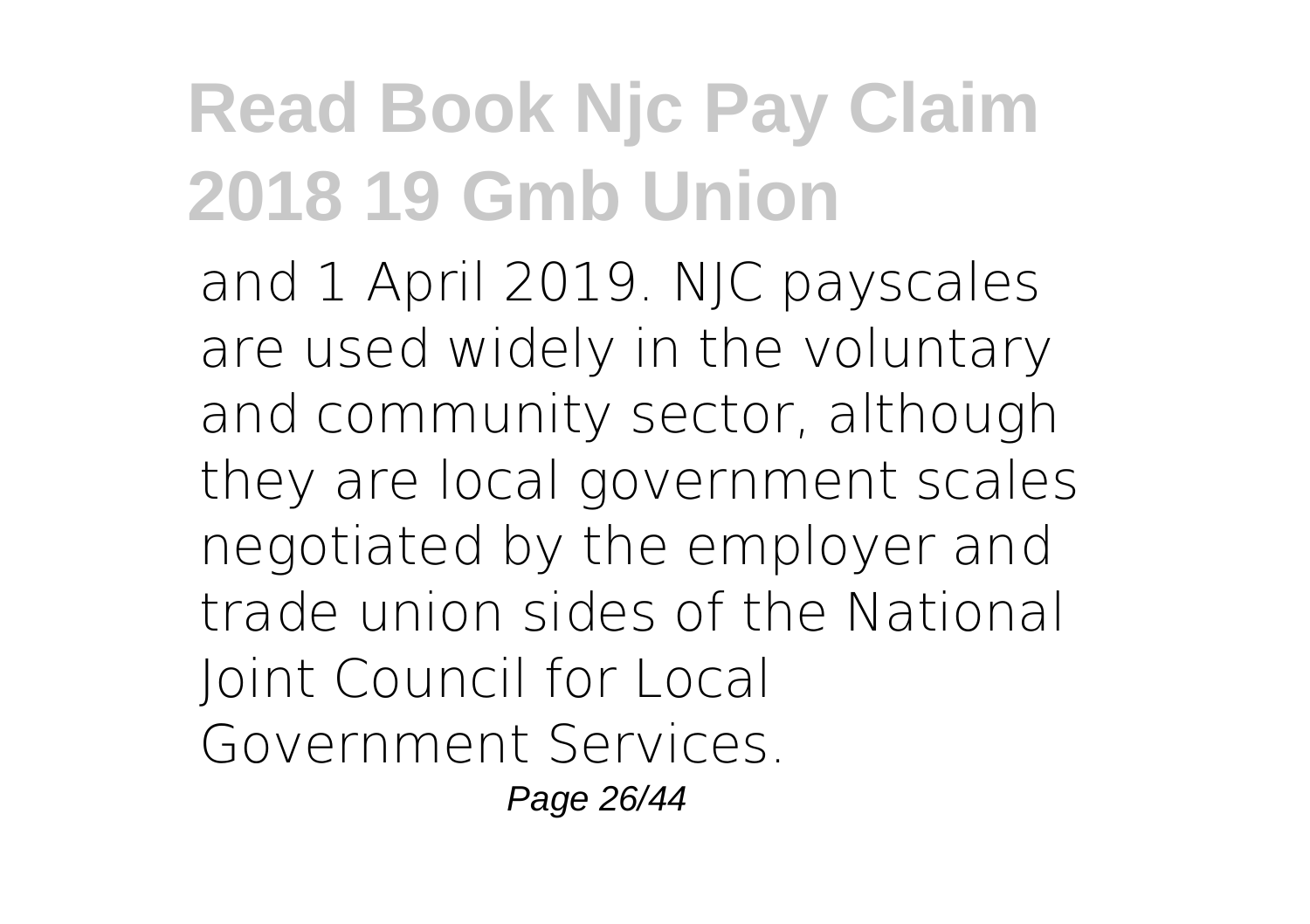NJC Payscales 2018 – 2020 | NICVA

Local Government Pay 2020 and beyond 06 Aug 2019 2019 NJC Pay Agreement: Branch Consultation on Assimilation 28 Feb 2019 2018-19 Pay Remit Page 27/44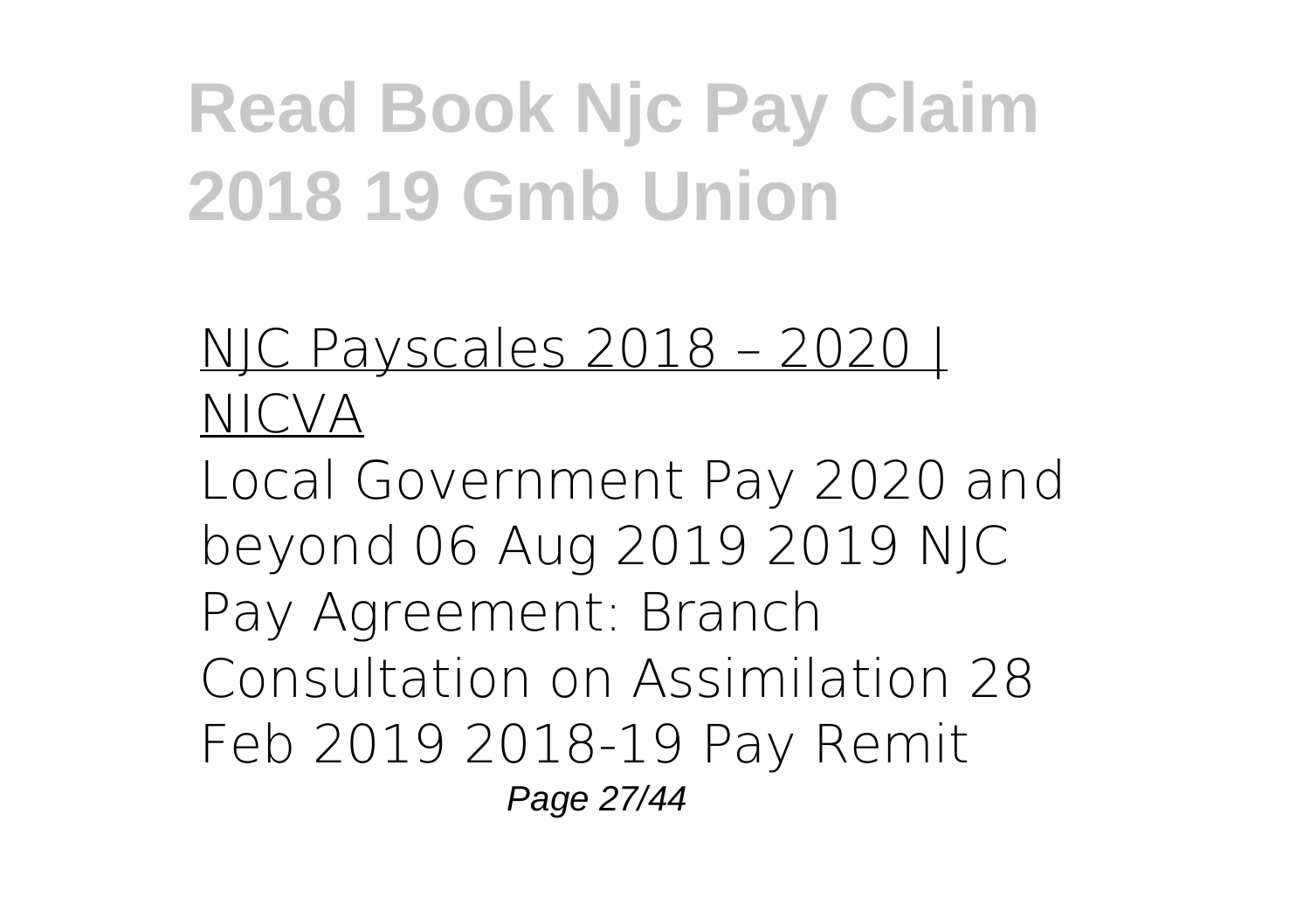Approved 08 Jan 2019 Calculation of Holiday Pay 31 Aug 2018 2017/18 Pay: Offer to be Imposed 28 Jun 2018 New NJC Pay Scales 2018 25 May 2018

NJC - Northern Ireland Public Service Alliance

Page 28/44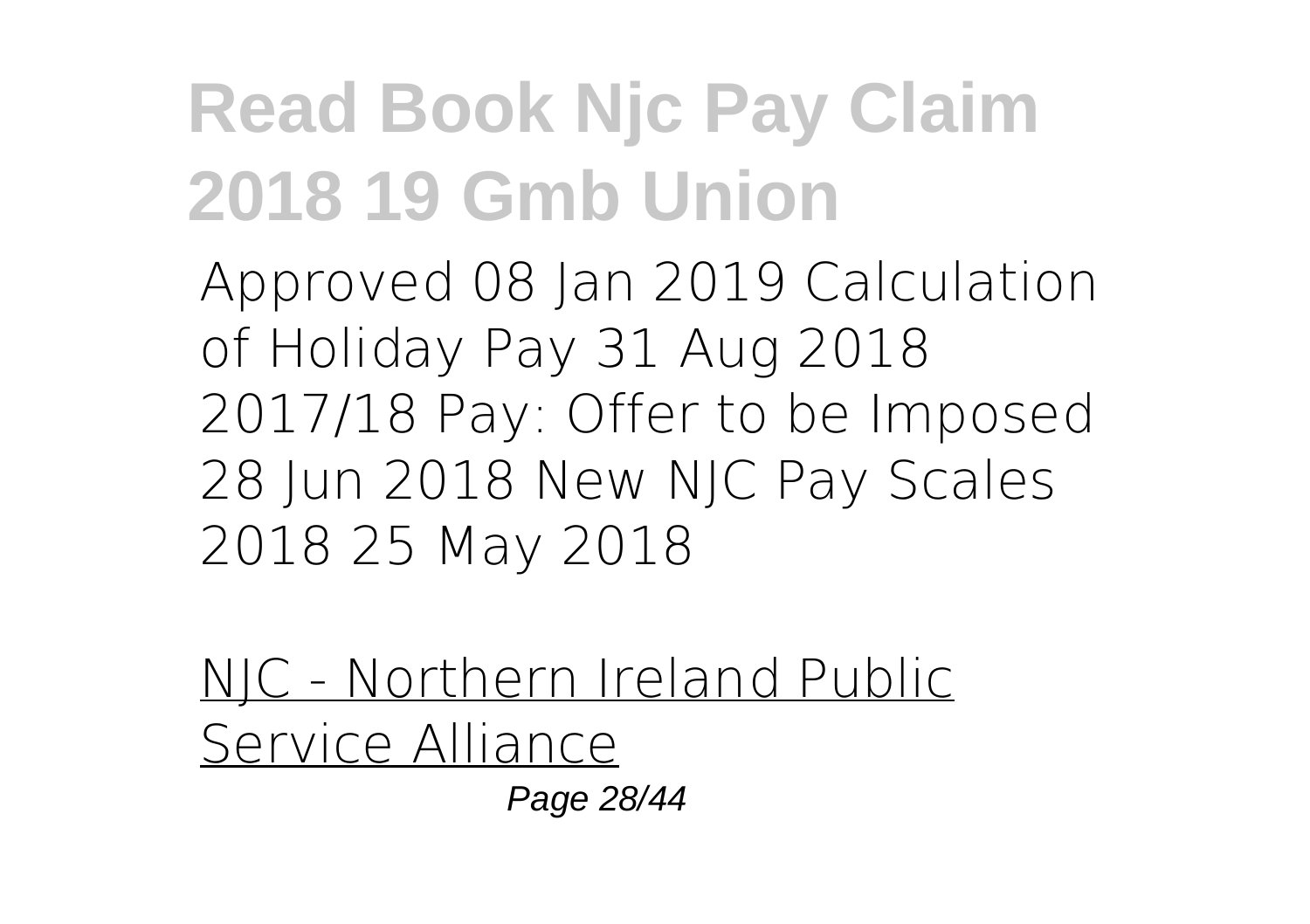The NJC has agreed the pay deal for 2020. The circular below sets out the details. Local Government Services Pay Agreement 2020-21, 24 August 2020. 12 August 2020. The National Employers have issued guidance related to COVID-19:

Page 29/44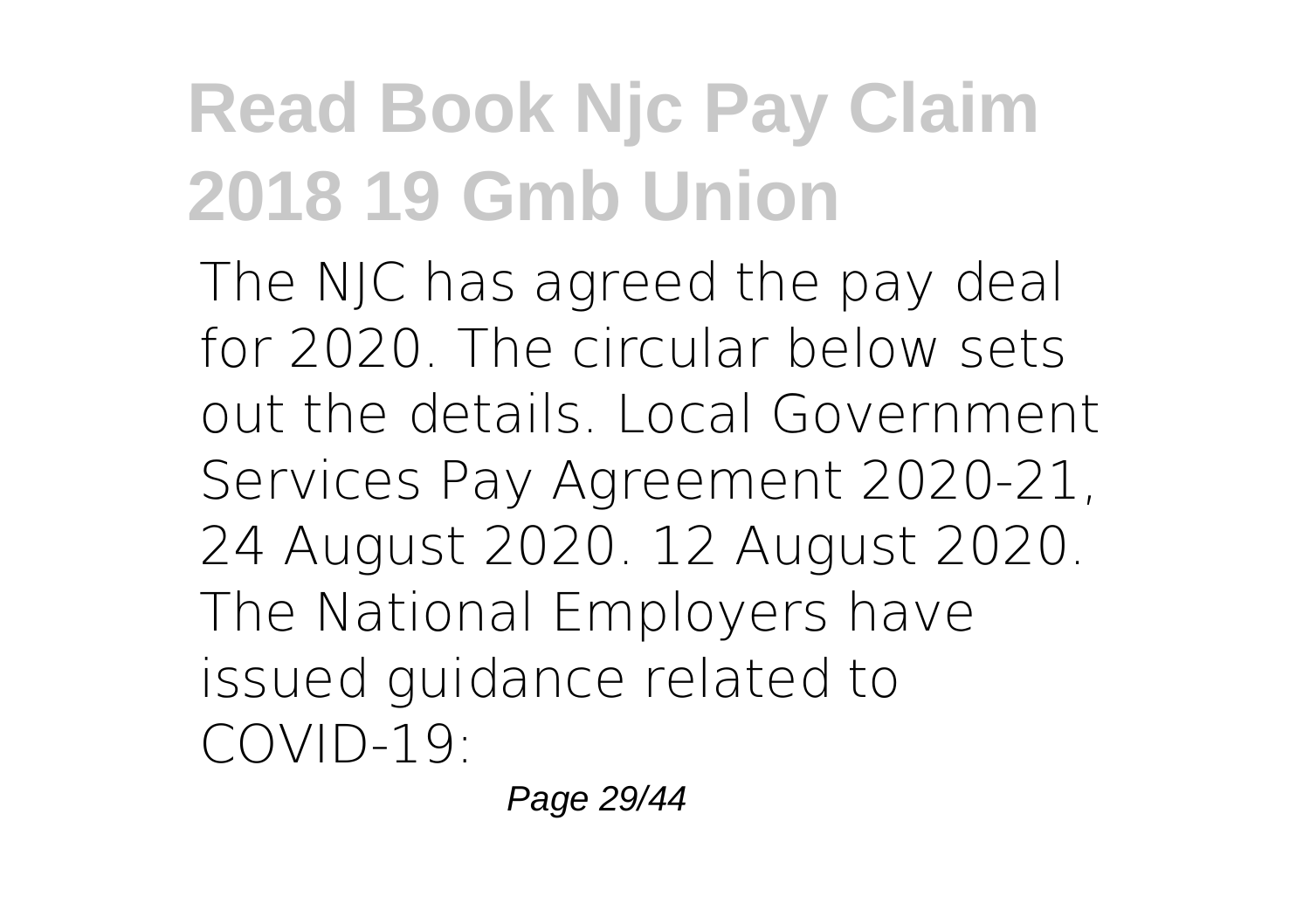Local government services | Local Government Association The general consensus was to keep the pay claim for 2018/19 succinct. Headlines of the claim are as follows: 1. 5% Increase on all NJC Pay Points. 2. The deletion Page 30/44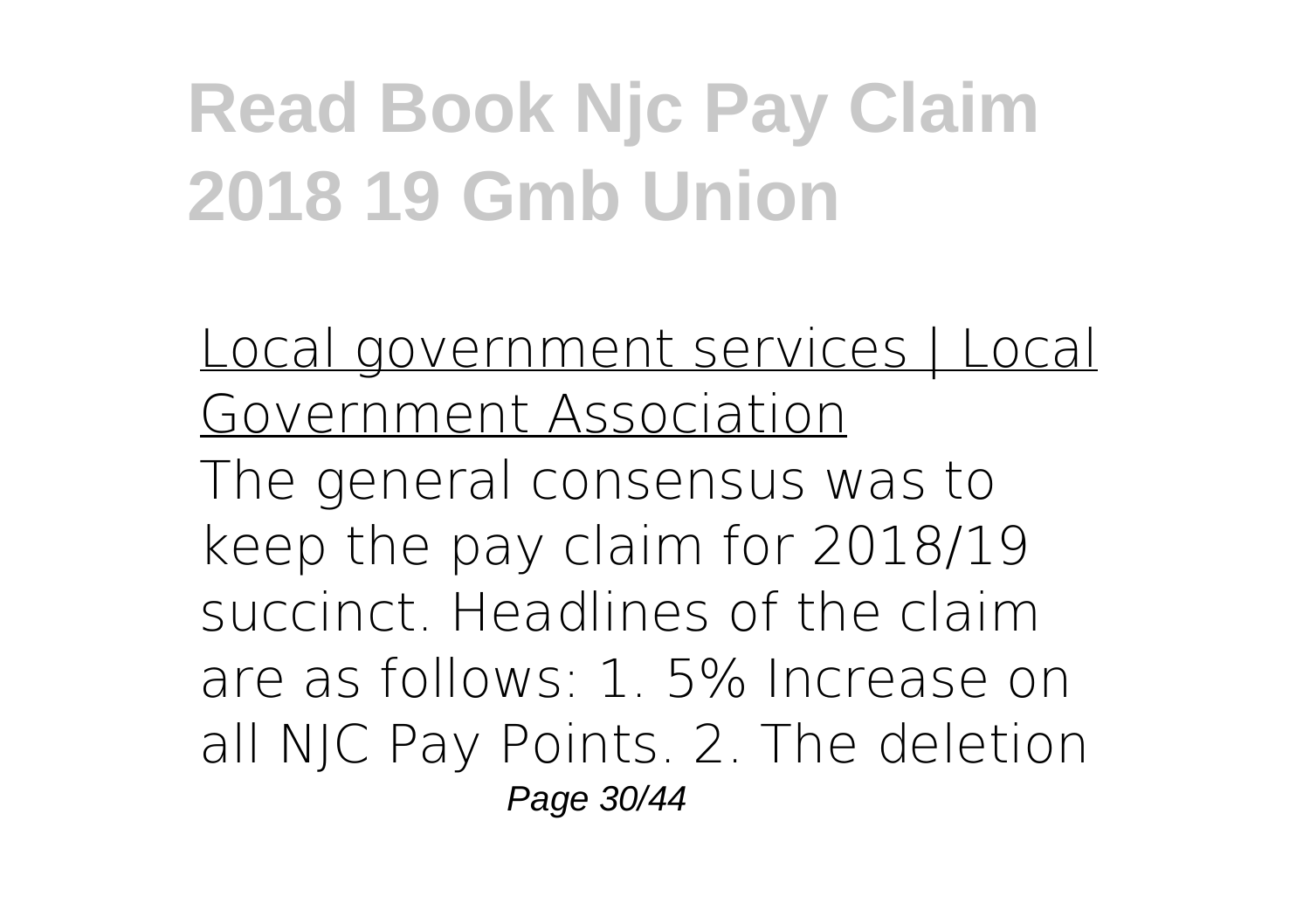of NJC pay points SCP 6-9 to reach the Resolution Foundation Living Wage of £8.45 (UK) and £9.75 (London) Full details of the pay claim are attached (Appendix 1).

#### GMB Public Sector Announcement on NJC PAY CLAIM 2018/19

Page 31/44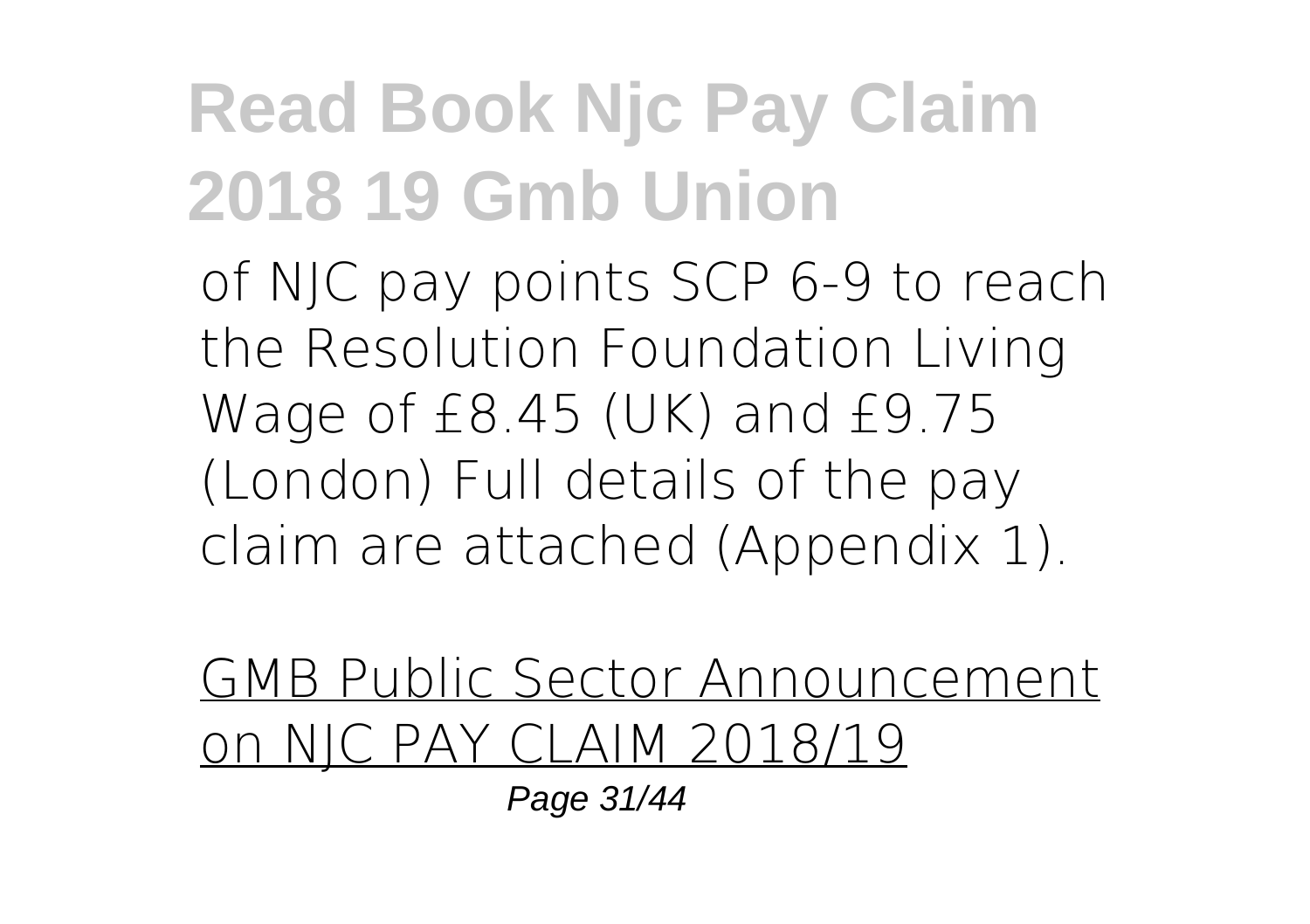Do you agree that the 2018/19 claim should seek: 5% increase on all NJC pay points scp 6-9 (The 5% increase on all NJC pay points is to reflect inflation and provide some catch-up on lost earnings. The deletion of pay points 6-9 after the 5% increase has been Page 32/44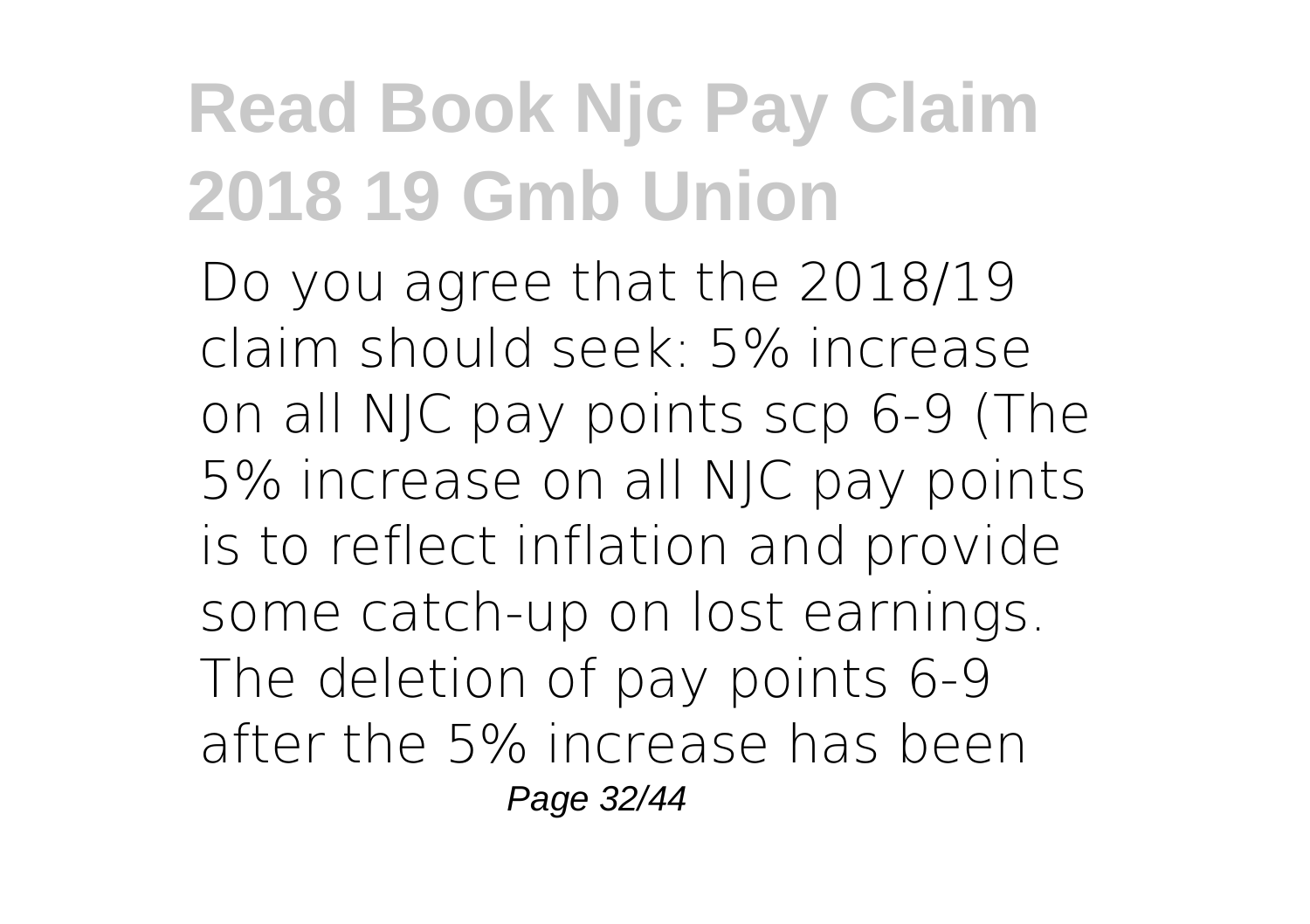applied to ensure that no NJC pay points fall below the Foundation Living Wage rate of £8.45 per hour)

Local Government Pay Claim 2018/19 Survey The UNISON NJC (National Joint Page 33/44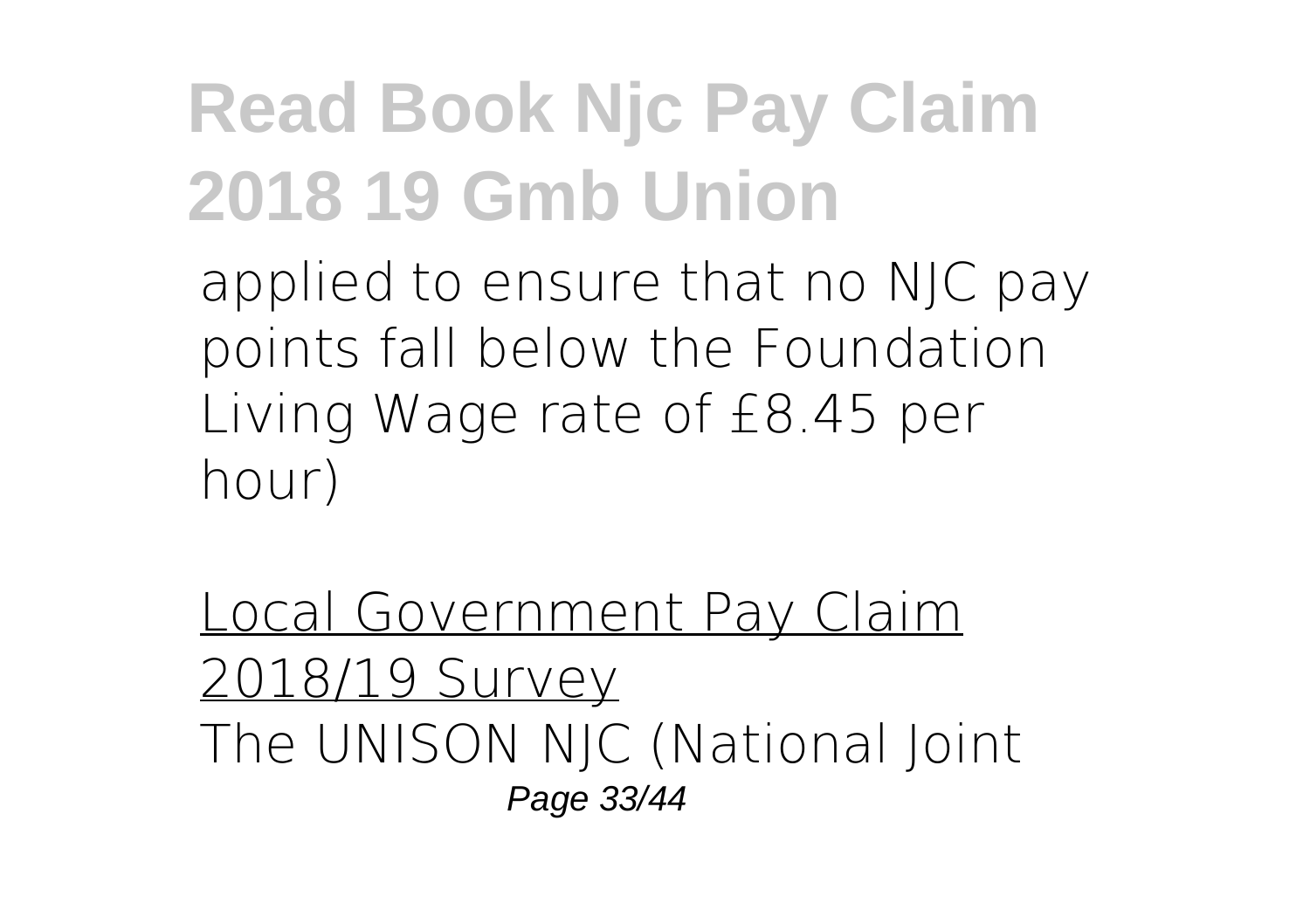Council) Committee, made up of elected UNISON representatives, met on Thursday 27th April to discuss the contents of the draft pay claim for 2018/19. The UNISON NJC Committee is recommending the following: A 5% increase on all NJC pay points Page 34/44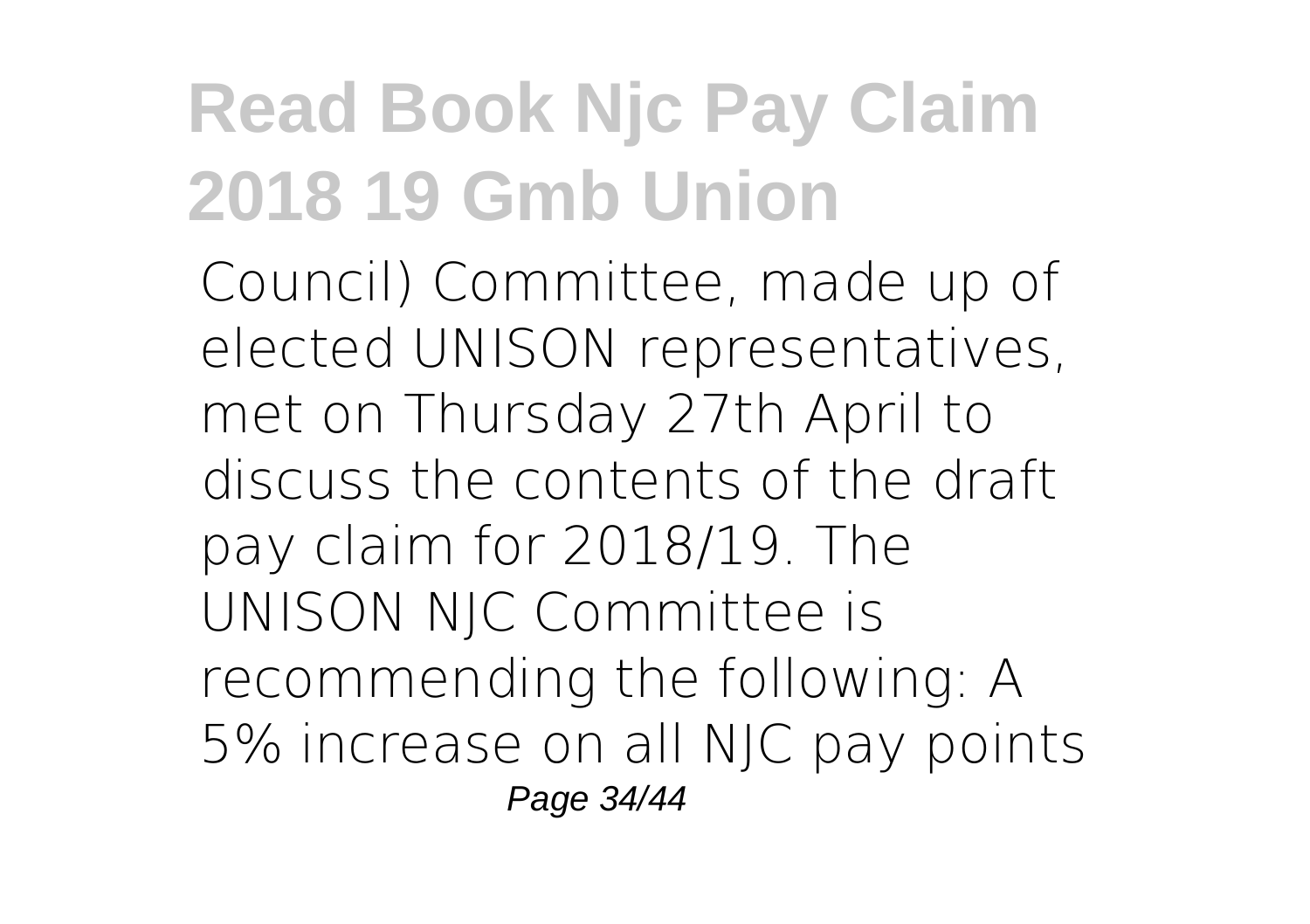#### **Read Book Njc Pay Claim 2018 19 Gmb Union** and deletion of NJC pay points 6-9.

2018 - 19 NJC Pay Claim - We want to hear your views ... On 1 May 2018, the joint trade unions submitted their heads of claim for 2018/19 to Association Page 35/44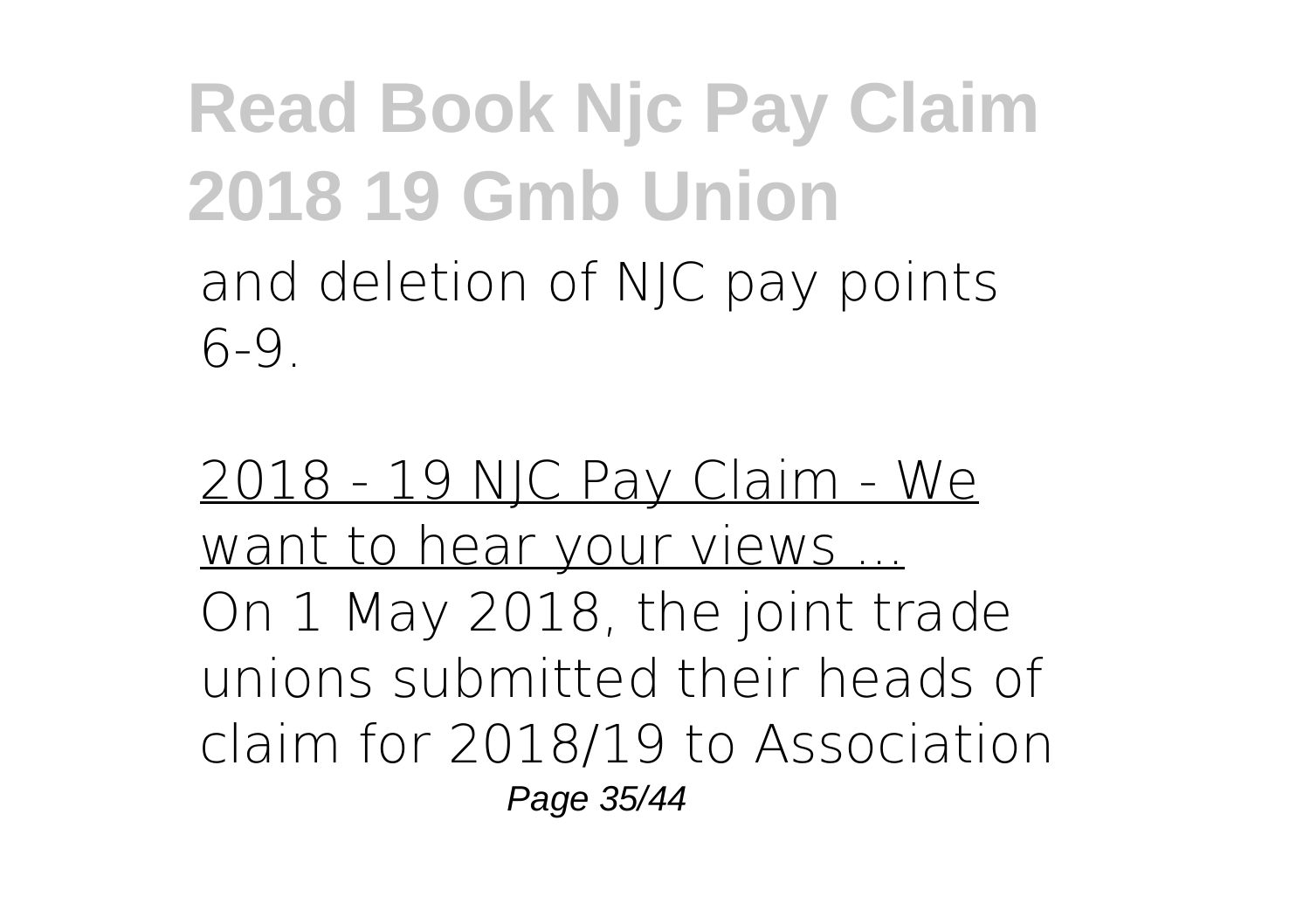of Colleges (AoC) representatives at a National Joint Forum (NJF) officer level meeting. That claim focuses exclusively on pay and is: 5% on all pay points with a minimum uplift of £1,500.

2018/19 Pay Claim for FE staff Page 36/44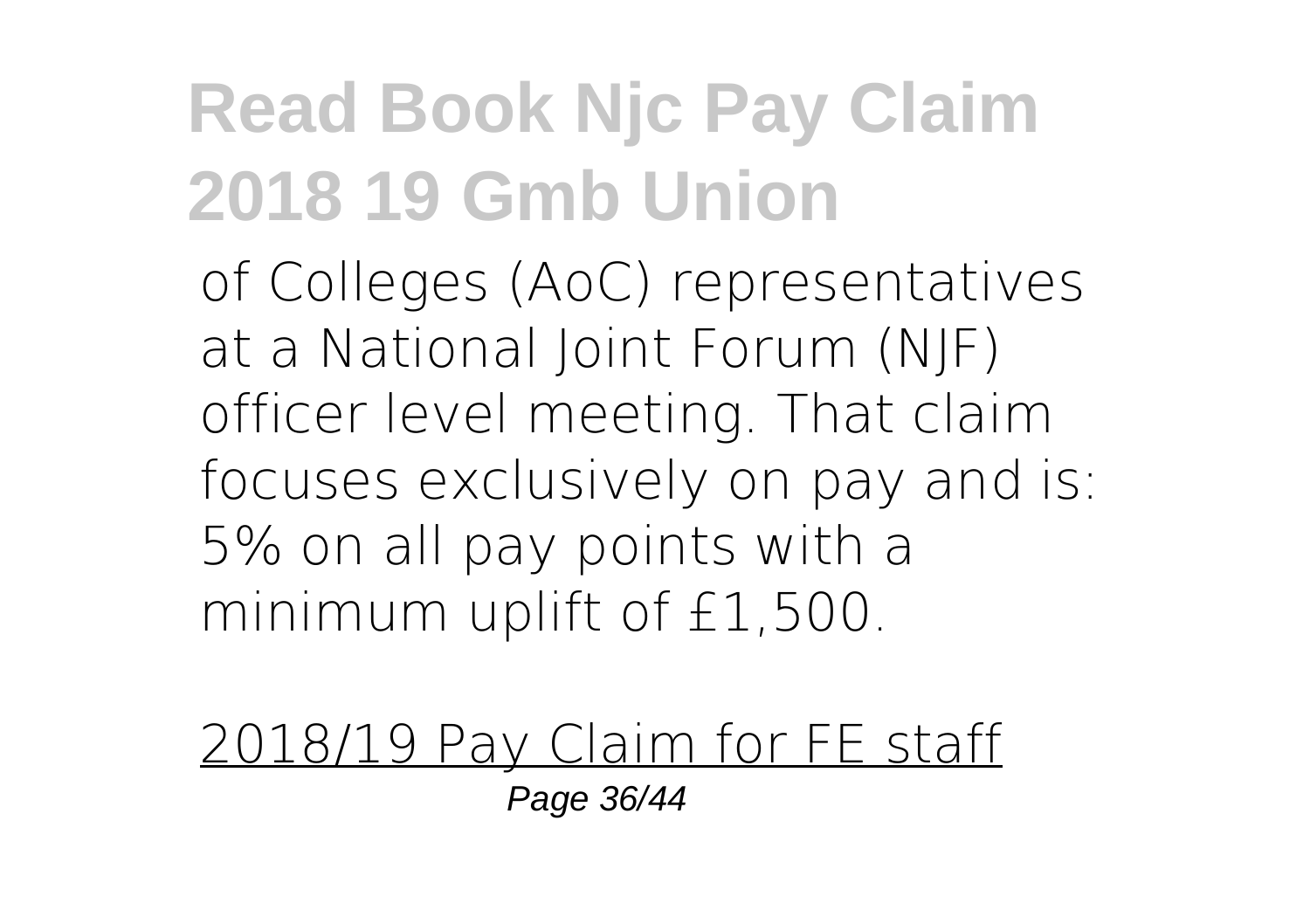formally submitted to AoC ... 2020/21 PAYSCALES using NJC pay points 1 - 43 NJC Payscales for 2020/21 ... the employer and trade union sides of the National Joint Council. To assist organisations in the voluntary and community sector in Northern ... Page 37/44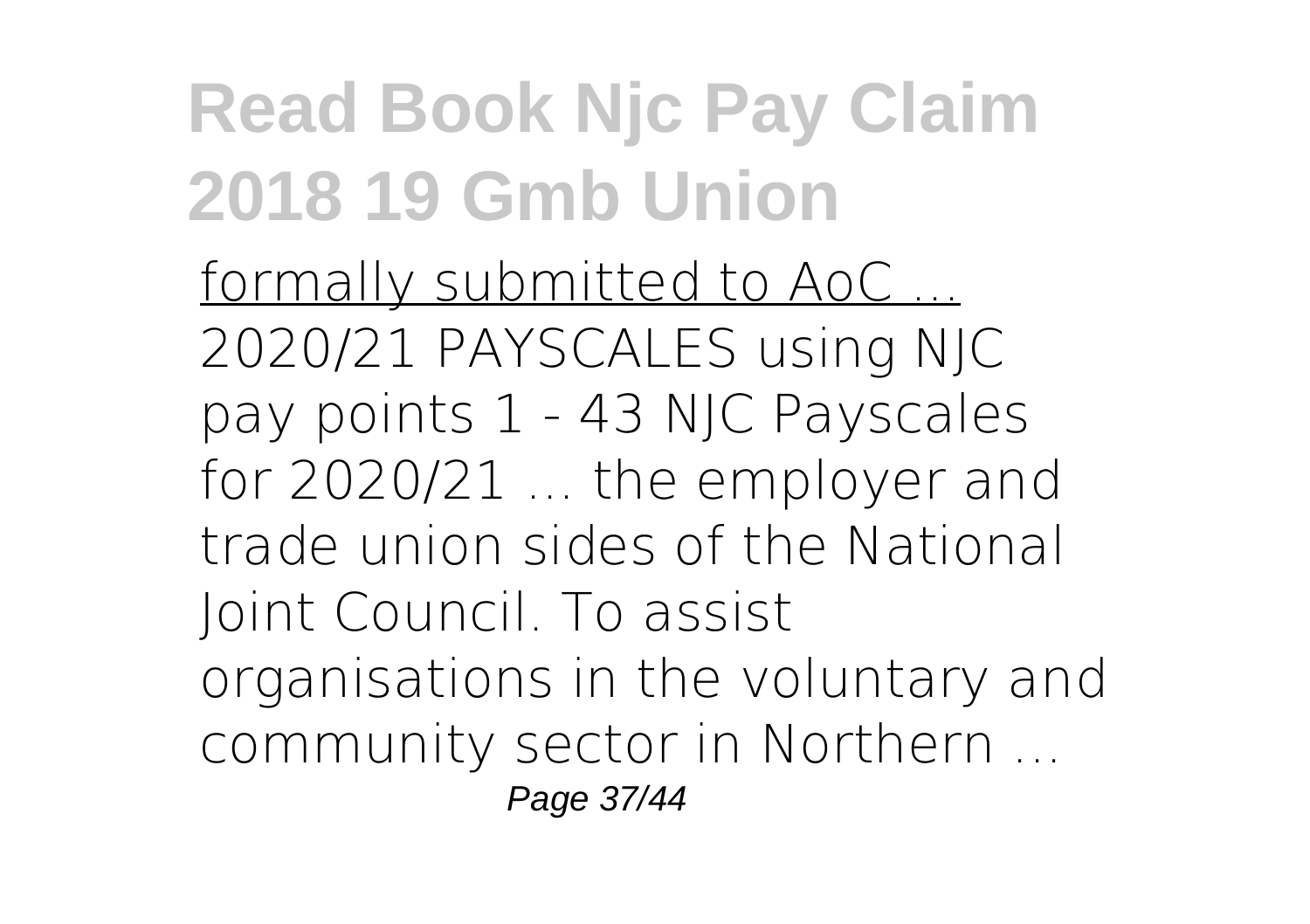SCALE SCP 01-Apr-19 01-Apr-20 SCALE 1 1 £17,364 £17,842 2 £17,711 £18,198 3 £18,065 £18,562

2020/21 PAYSCALES using NJC pay points 1 - 43 2.75% NJC Pay Offer Accepted Page 38/44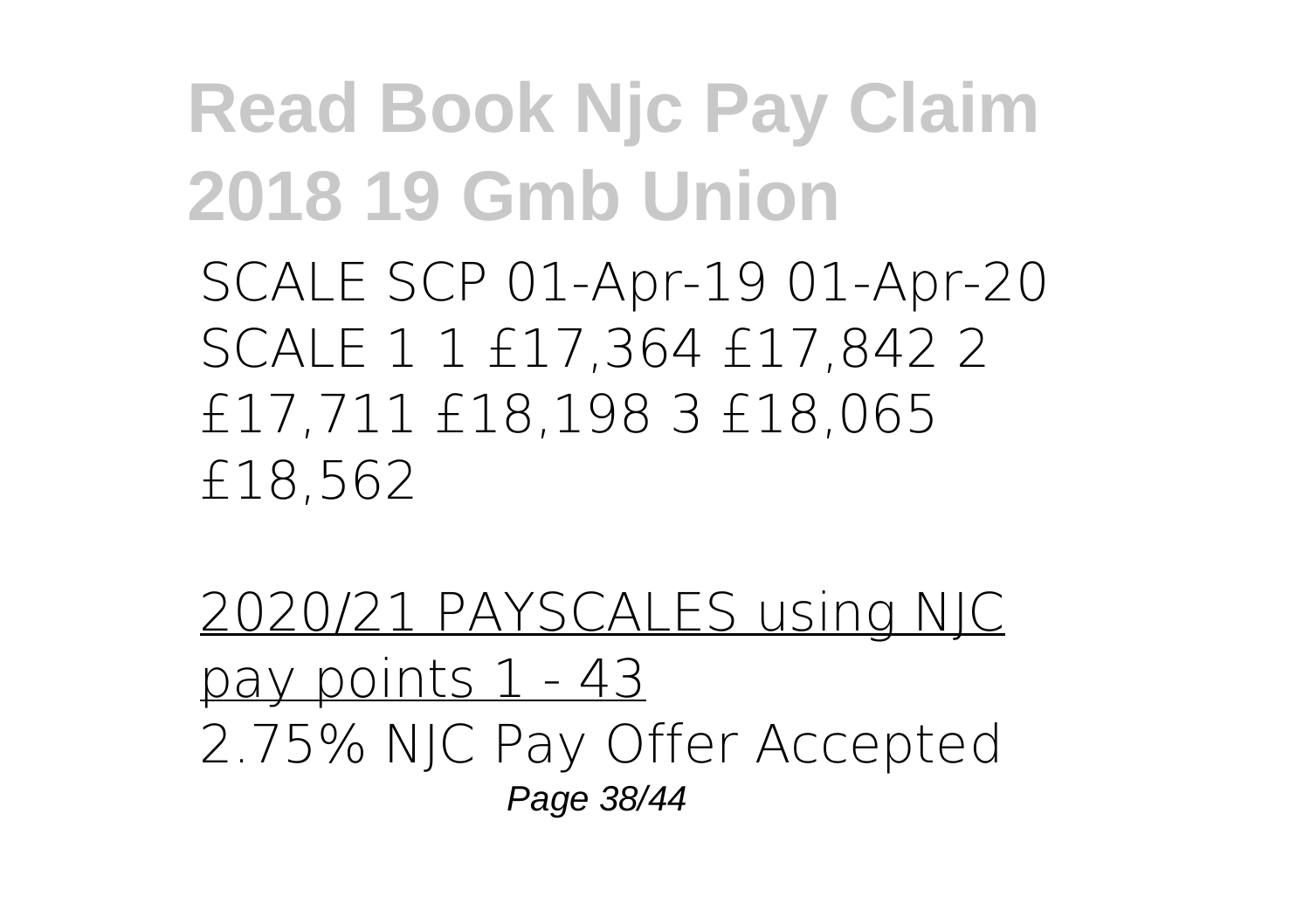2016-2017 Trade Union Side Claim 2017/18 Pay: Offer to be Imposed 2018-19 Pay Remit Approved 2019/20 NJC Pay Phase  $\mathcal{D}$ 

NJC Pay - Northern Ireland Public Service Alliance

Page 39/44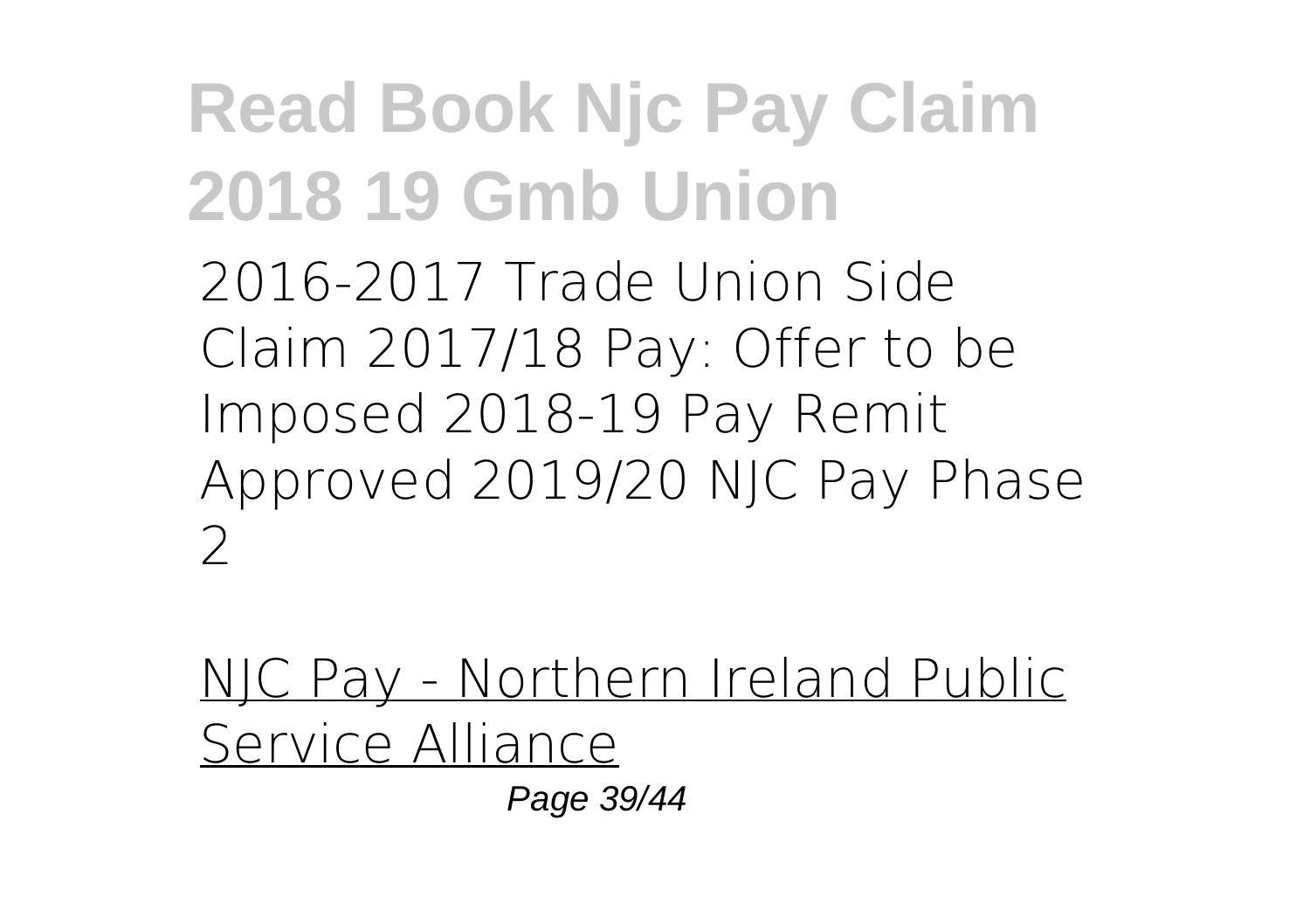For pay point 9 (£7.97) on Band 1, the percentage pay offer is just under 9% in 2018, this would be £9.18 from April 2019. Pay point 19 in Band 2 is currently £9.72 per hour this would be...

#### DRAFT PAY POLICY STATEMENT

Page 40/44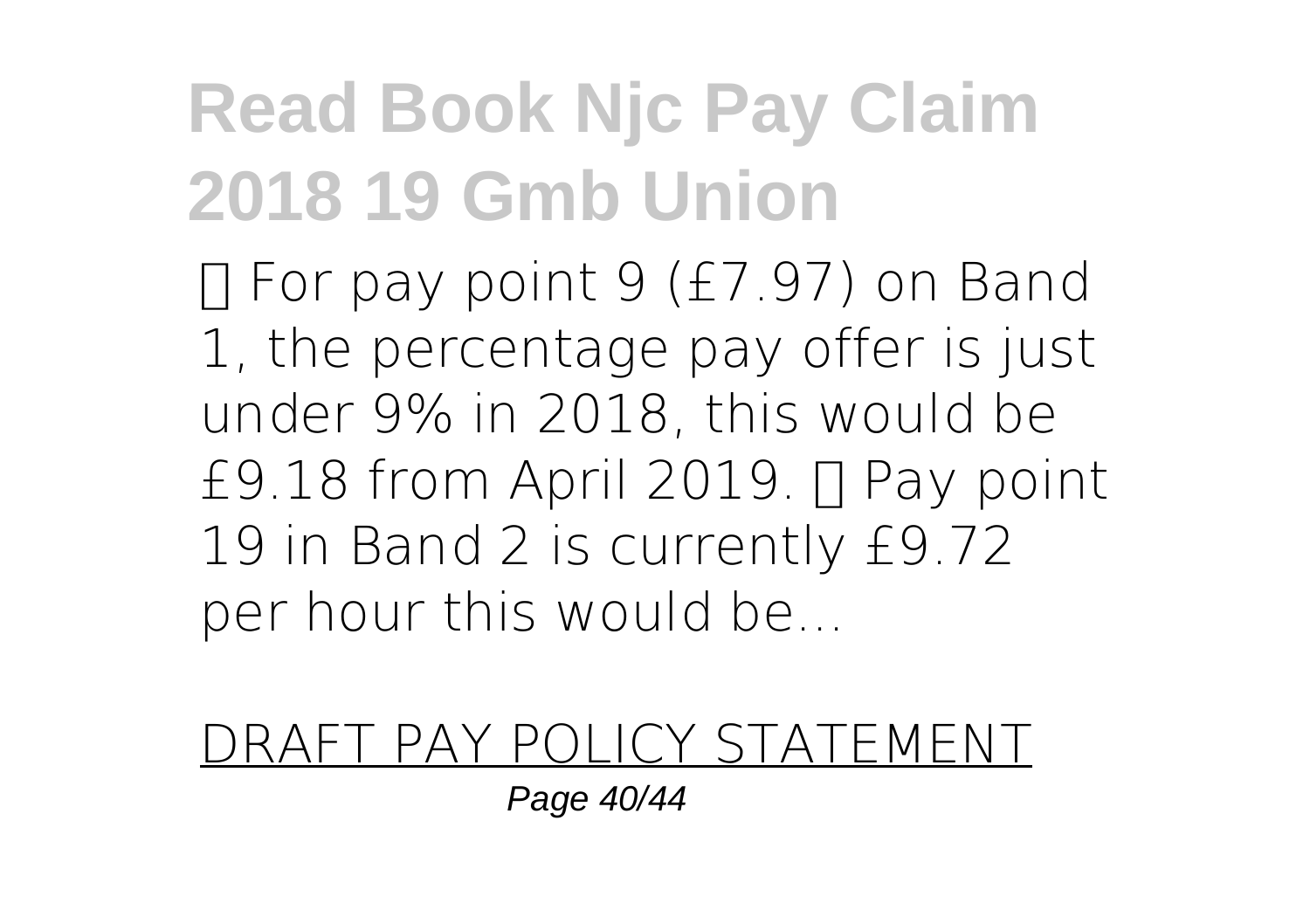#### 2018/19

a ll police staff apprenticeships to be job evaluated and placed on the minimum pay point of the appropriate police force pay grade a statement within the claim to the effect that if the government and/or police Page 41/44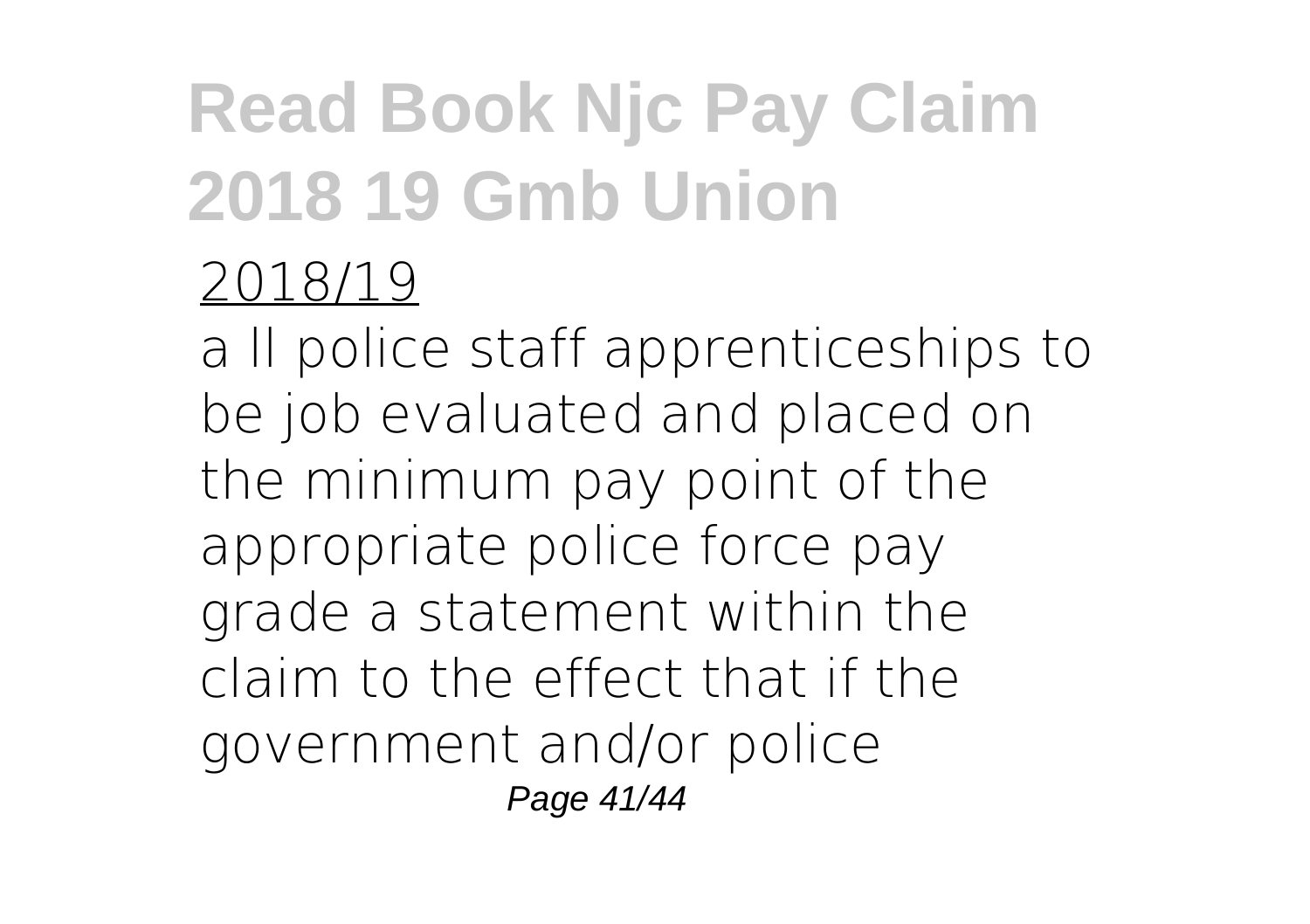employers seek/obtain additional investment in pay for policing during the 2020/21 pay year, that this is sought and distributed across the whole workforce.

Police staff | Local Government Association

Page 42/44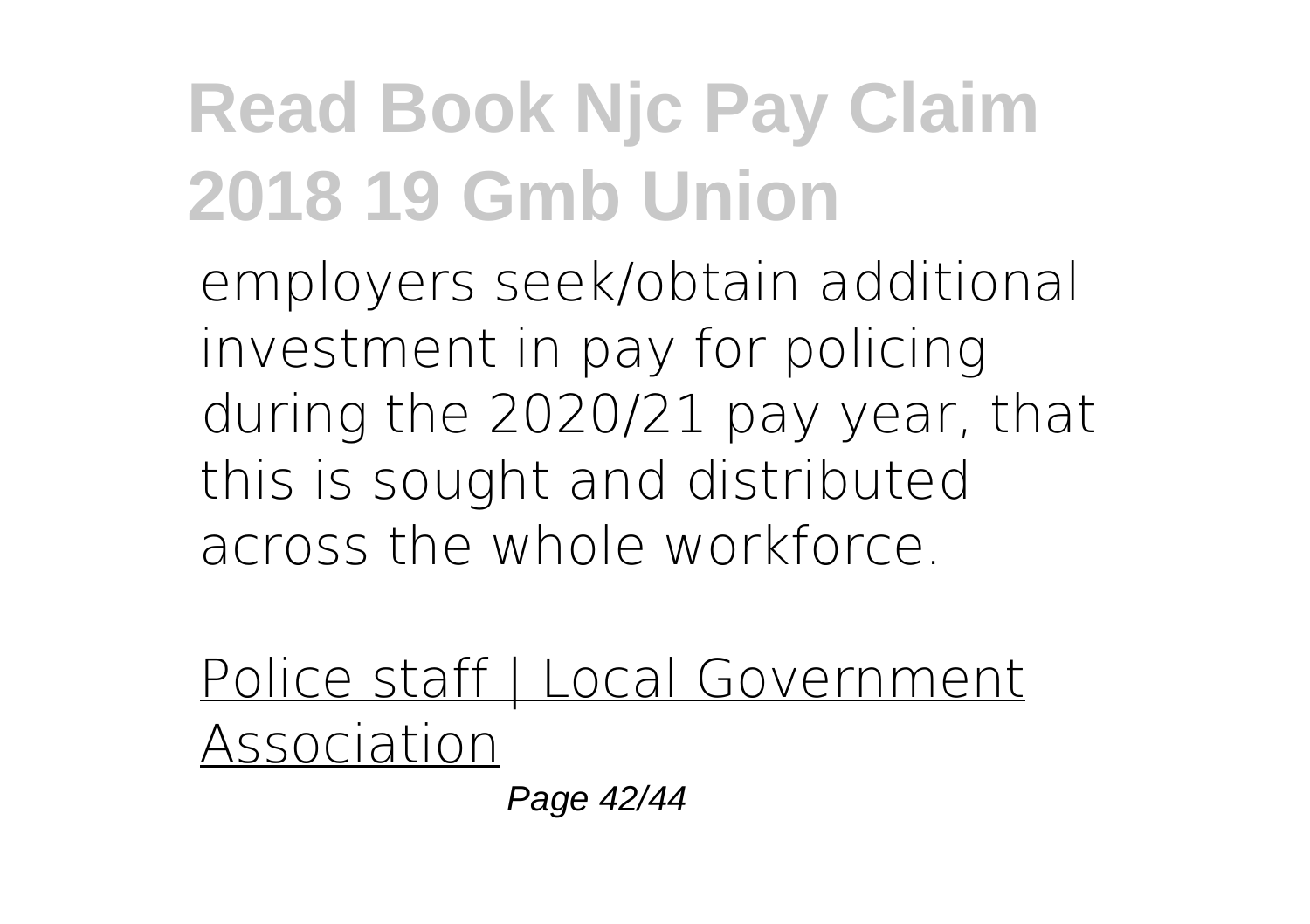JNC PAY CLAIM 2018/19 The JN Officers Side is submitting the following pay claim for our members covered by the Joint Negotiating Committee for Chief Officers of Local Authorities: 05 February 2018...